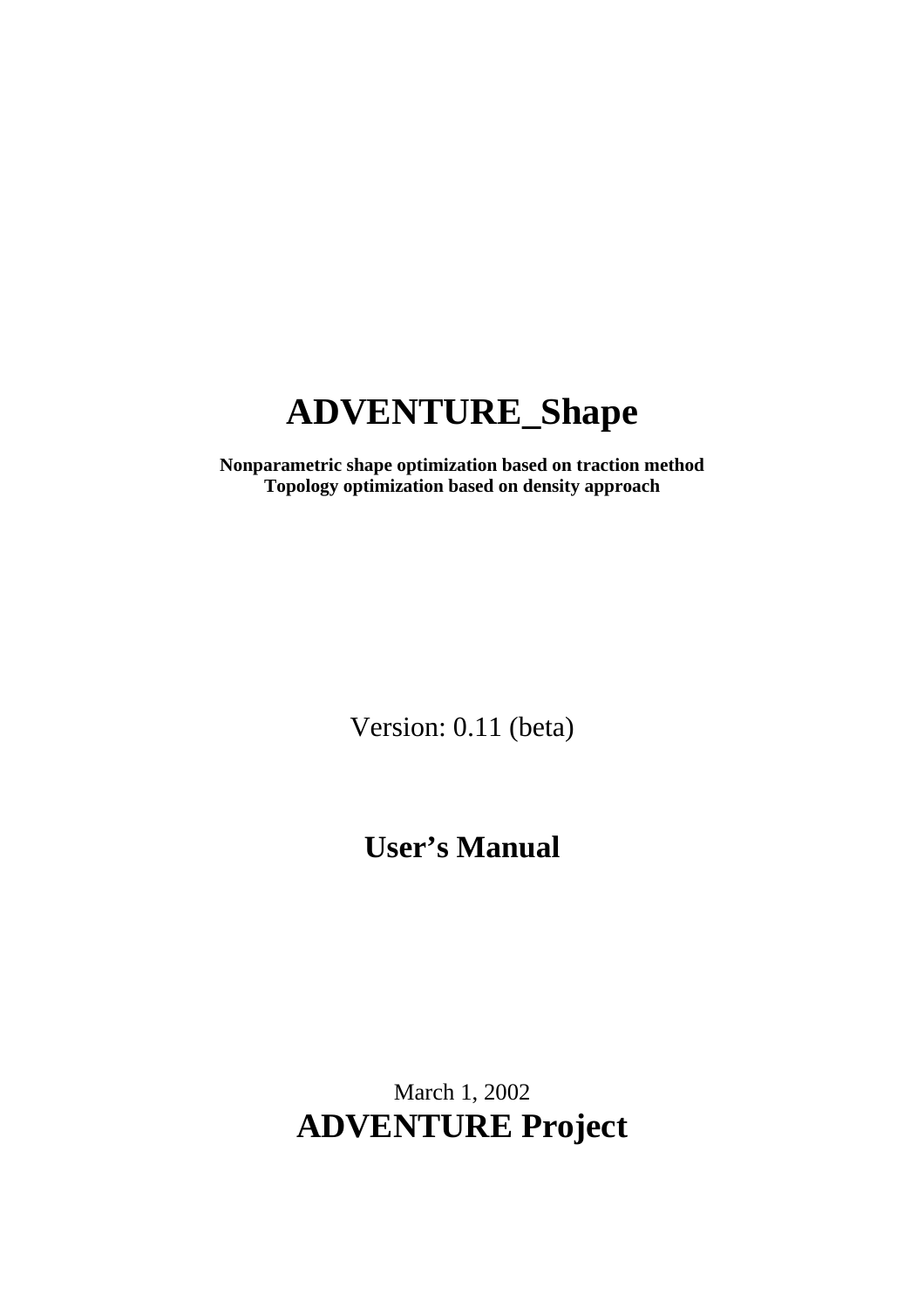# **Contents**

| 1 <sub>1</sub>                                                    |
|-------------------------------------------------------------------|
| 2.                                                                |
| 2.1.                                                              |
| 2.2.                                                              |
| 3.                                                                |
| $\overline{4}$                                                    |
| 4.1.                                                              |
| 4.2.                                                              |
|                                                                   |
| 5.1.                                                              |
| 5.2.                                                              |
| 5.3.                                                              |
| 5.4.                                                              |
| 5.5.                                                              |
|                                                                   |
| 5.5.2. Creation of Entire-type Analysis Model Data 13             |
| Creation of Entire-type Shape-Restricted Model 16<br>5.5.3.       |
| Creation of Executable Script for ADVENTURE_Metis 19<br>5.5.4.    |
| Creation of Setup File for Executable Script advsolid20<br>5.5.5. |
| 5.5.6.                                                            |
| 5.5.7.                                                            |
| 5.5.8.                                                            |
| 6.                                                                |
| 6.1.                                                              |
| 6.2.                                                              |
| 6.3.                                                              |
| 6.4.                                                              |
| 6.5.                                                              |
| 6.6.                                                              |
|                                                                   |
| 6.6.2.                                                            |
| Creation of Setup File for Executable Script advsolid27<br>6.6.3. |
| 6.6.4.                                                            |
| 6.6.5.                                                            |
| 6.6.6.                                                            |
| 6.6.7.                                                            |
| 6.6.8.                                                            |
|                                                                   |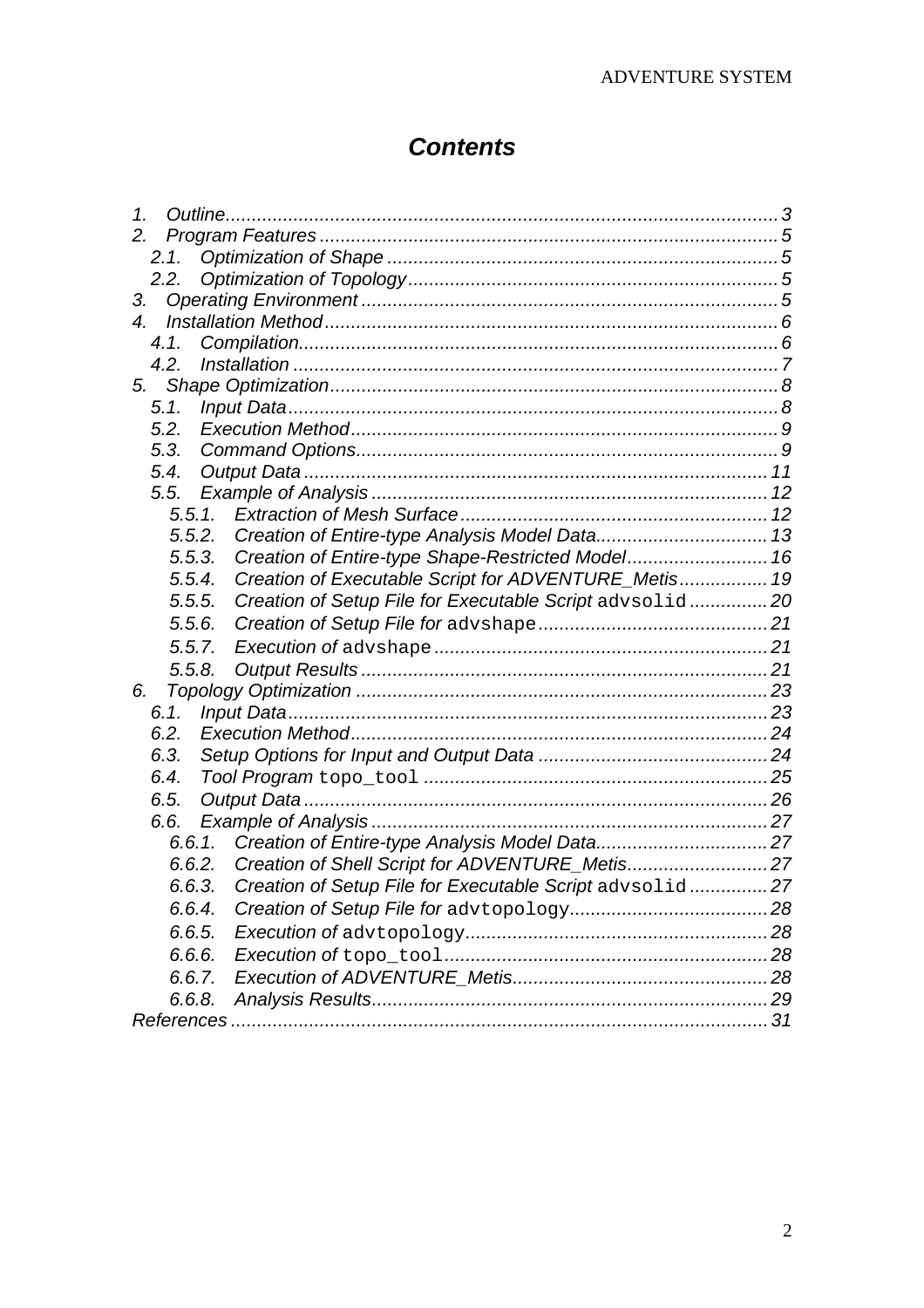# <span id="page-2-0"></span>*1. Outline*

This document contains information on handling of the program modules ADVENTURE\_Shape for nonparametric optimizations of shape and topology designed in the ADVENTURE Project [1]. ADVENTURE Shape has the following features.

- ADVENTURE\_Shape performs two types of optimizations: optimization of shape and optimization of topology.
- ADVENTURE\_Shape modules use the parallel finite element analysis solver ADVENTURE\_Solid and the domain decomposer ADVENTURE\_Metis (designed in ADVENTURE Project) for optimization analysis (only elastic analysis features of solver can be used).
- ADVENTURE\_Shape supports linear tetrahedral, quadratic tetrahedral, linear hexahedral, and quadratic hexahedral elements without their combinations in one model.
- ADVENTURE\_Shape modules are designed to operate in UNIX and Linux environments.

The algorithm of analysis by ADVENTURE system using ADVENTURE\_Shape is shown in *Fig. 1*. The analysis consists of the following steps.

- (1). Creation of mesh. ADVENTURE\_TetMesh creates the finite element mesh of analysis model.
- (2). Creation of analysis model.

Boundary conditions are set to the mesh using the pre-processor module ADVENTURE\_BCtool, which later creates an entire-type analysis model data file. A shape-restricted model is created after addition of shape optimization to the finite element analysis model. Topology optimizations do not create the shape-restricted model. Detailed information on the shape-restricted model is given in *Sections 5.1* and *5.5.3*.

- (3). Optimizations of shape and topology. ADVENTURE\_Shape modules perform the shape and topology optimizations executing ADVENTURE\_Metis and ADVENTURE\_Solid modules (*Fig. 1*).
- (4). Visualization of results. The results of analysis (optimized shape, optimized topology, displacements, and stresses) can be visualized using the post-processor ADVENTURE\_Visual.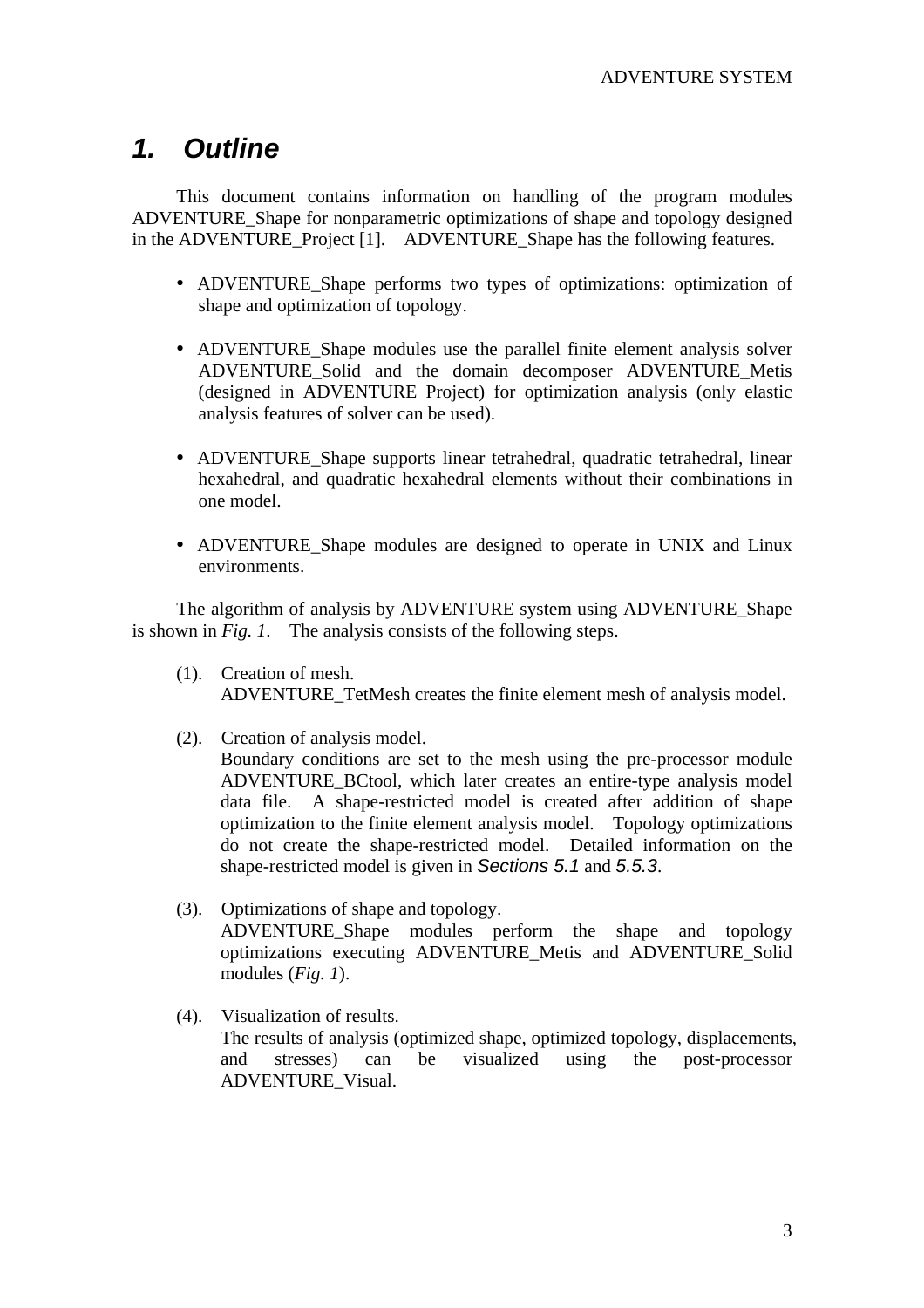

*Fig. 1. Analysis by ADVENTURE System Using ADVENTURE\_Shape*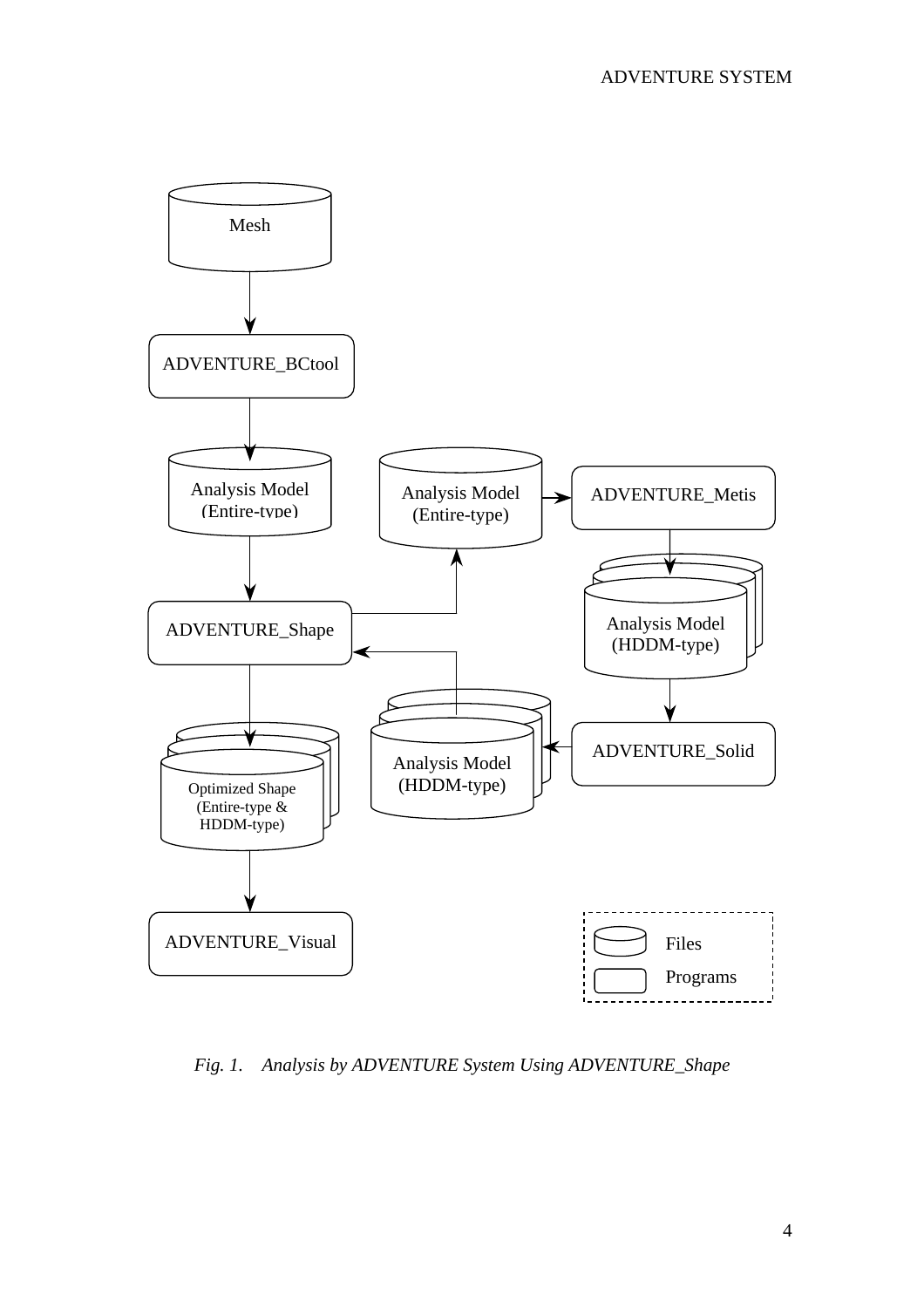# <span id="page-4-0"></span>*2. Program Features*

ADVENTURE\_Shape supports two kinds of optimization: the shape optimization and the topology optimization. An optimum shape of the model is achieved by changing its surfaces (shape optimization process), grouping of inner elements and removing them from the model (topology optimization process). ADVENTURE\_Shape consists of 2 executable modules: the module for shape optimization advshape, and the module for optimization of topology advtopology. Both modules use ADVENTURE\_Metis and ADVENTURE\_Solid for calculations.

## *2.1. Optimization of Shape*

Shape optimization uses the Traction method [2,3,4]. It can solve volume minimization problems for linear elastic bodies restricted by mean compliance with respect to given external loads. After evaluation of boundary shape gradients, the boundaries are moved by virtual external forces, which are proportional to the negative value of the shape gradient function. The model's shape remains smooth even after its boundaries have been moved.

# *2.2. Optimization of Topology*

Topology optimization uses the Density approach [5], which performs minimization of mean compliance with respect to the given external forces restricted by mass conditions. The density approach assumes that the elastic stiffness of material is proportional to power of its density and uses the density ratio as a design parameter for finite element analyses. Consequently, the optimum topology is obtained by distribution of density ratio, which values are in range from 0 to 1.

# *3. Operating Environment*

ADVENTURE\_Shape modules require the following computing environment.

| <b>Operating System:</b> | UNIX or Linux.                       |
|--------------------------|--------------------------------------|
| Compiler:                | GNU gcc Ver. 2.95.3 or higher.       |
| Library module:          | ADVENTURE IO                         |
| Program modules:         | ADVENTURE Metis and ADVENTURE Solid. |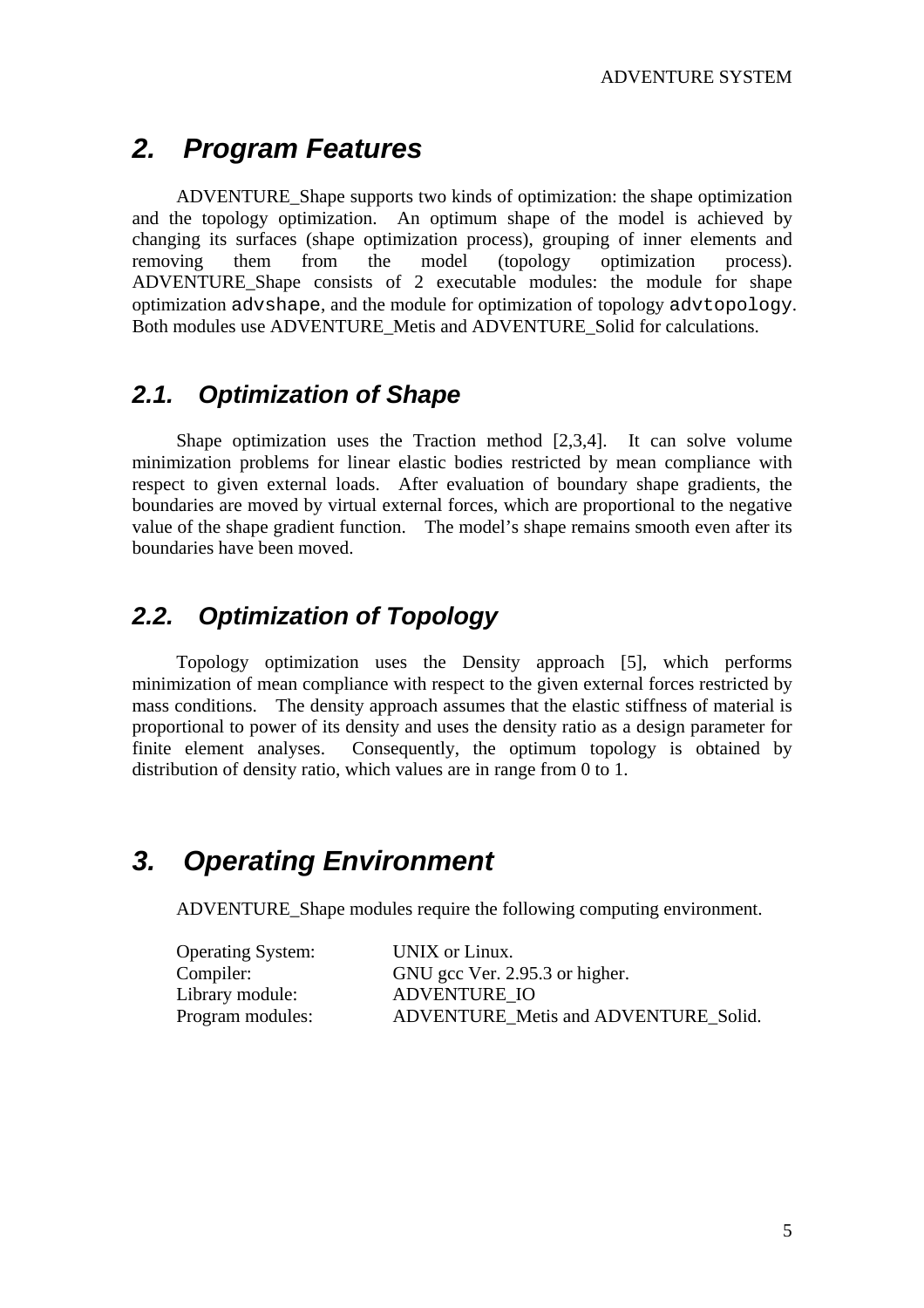# <span id="page-5-0"></span>*4. Installation Method*

### *4.1. Compilation*

Prior to compile the ADVENTURE\_Shape modules, you need to install the library module ADVENTURE\_IO released in ADVENTURE Project. To use the ADVENTURE\_Shape modules, you need the domain decomposer ADVENTURE\_Metis and the matrix solver ADVENTURE\_Solid (both are the components of ADVENTURE system). ADVENTURE\_Shape can be compiled by the following steps.

(1). Decompress the archive AdvShape-0.11b.tar.gz.

```
% tar -xvzf AdvShape-0.11b.tar.gz
```
(2). Move to the top directory AdvShape-0.11b.

% cd AdvShape-0.11b

(3). Open the file Makefile by any text editor and set the absolute path to the top directory, which contains the script advsys-config of the ADVENTURE\_IO library.

ADVSYSDIR = \$(HOME)/ADVENTURE/bin

If ADVENTURE IO has been installed using default settings, the directory should be \$(HOME)/ADVENTURE/bin. If any other path is used, change Makefile according to your computing environment. Set the compiler to be used. The default compiler is gcc. In some environments, cc compiler can be set instead of gcc.

 $CC = qcc$ 

(4). Execute the command make.

% make

If the compilation process ended up successfully, the executable modules advshape, advtopology, and topo\_tool will be created in the directory src. If the compilation process failed, the macros CC, LIBS, and CFLAGS should be set manually according to the computing environment. Here, CC is the macro for *C* compiler, CFLAGS is the macro for *C* compiler's options, and LIBS is the macro for libraries.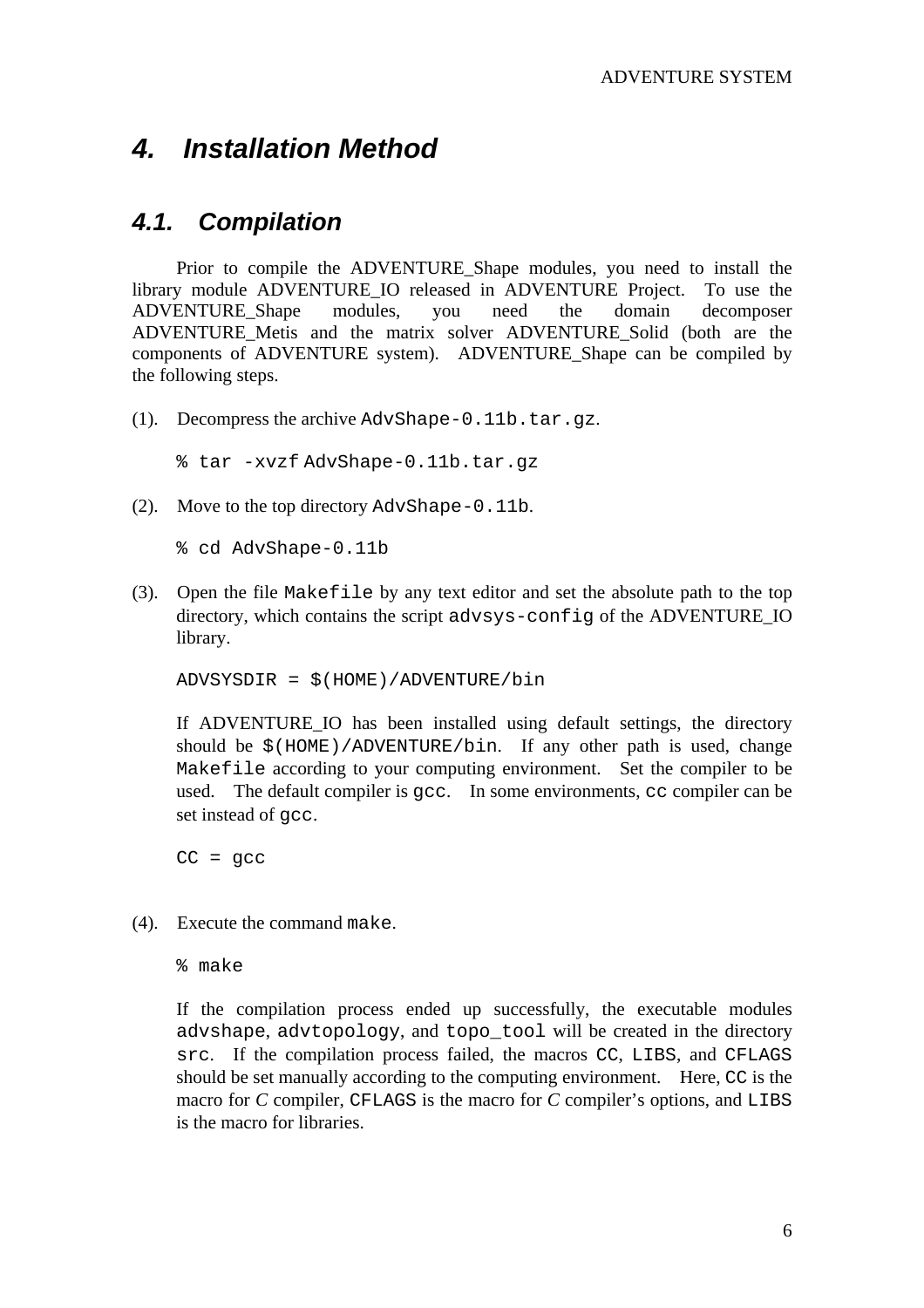### <span id="page-6-0"></span>*4.2. Installation*

To install documentation and executable modules into a specified directory, execute the command

% make install

By default, the executables will be copied into the directory \$(HOME)/ADVENTURE/bin, and the documentation will be copied into the directory \$(HOME)/ADVENTURE/doc/AdvShape. To change the directories for installation, use the command

% make install prefix = *install\_dir*

Here, *install\_dir* is the directory for installation, which should be specified by an absolute path. To use ADVENTURE\_Shape together with ADVENTURE\_Metis and ADVENTURE\_Solid, the paths to each module should be set.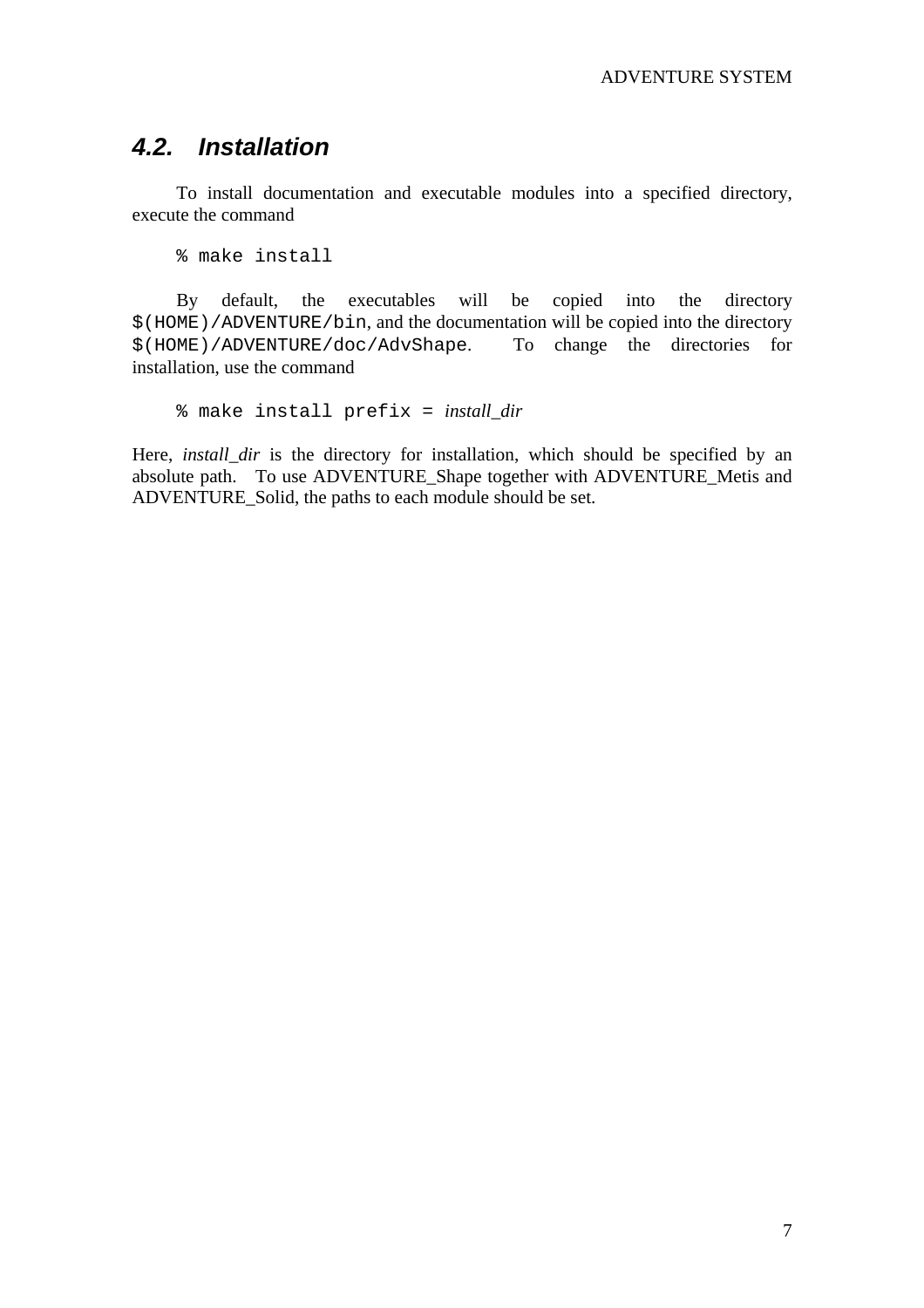# <span id="page-7-0"></span>*5. Shape Optimization*

### *5.1. Input Data*

The following 5 input files should be prepared to execute advshape.

- (1). The entire-type finite element analysis (FEA) model file (file extension: .adv). The entire-type FEA model created using the module ADVENTURE\_BCtool released in ADVENTURE Project (refer to its User's Manual for operation instructions) is saved in one binary file of ADVENTURE format. The sensitivity (shape gradient) is evaluated using the analysis results of this FEA model. The evaluated sensitivity is used in later analyses of the shape-restricted model (so-called velocity field analyses).
- (2). The entire-type shape-restricted model file (file extension: .adv). The entire-type shape-restricted model is used to determine displacement fields (velocity fields) at the time when the negative value of shape gradient acts on boundaries as external forces. The shape of the model is changed in accordance with displacement fields obtained from analysis using ADVENTURE\_Solid. The shape optimization processes can be controlled by setting of displacement boundary conditions to the parts of the model, which should not be changed. If displacement and load boundary conditions are set for nodes and surfaces of the entire-type FEA model, the fixed displacements must be set in the direction of normal. It must be done in order to reach the theoretical solution for optimization and prevent rigid motions. The fixed displacement boundary conditions can be set using ADVENTURE\_BCtool, however the load boundary conditions are obtained from the shape gradient data of analyzed FEM model. The shape-restricted model file has ADVENTURE binary format.
- (3). The shell script file for ADVENTURE\_Metis (file extension: .sh). The executable module advshape invokes the domain decomposer ADVENTURE\_Metis using a shell script file. Setup methods for this shell script is described in *Section 5.5.4*.
- (4). The setup file for advsolid (file extension: .conf). This setup file is used by advshape to execute a linear elastic analysis by ADVENTURE\_Solid. Paths to the executable modules should be specified. Refer to the User's Manual of ADVENTURE\_Solid for detailed information on this file. Because, advshape and advtopology use the node displacement data, the results must be printed to files using the option "-- disp". The entire-type FEA model file and the entire-type shape-restricted model file are treated equally.
- (5). The setup file for advshape (file extension: .conf). The setup file for advshape contains data (parameters) necessary for analysis. The contents of setup file are shown in *Fig. 2*. An advantage of the Traction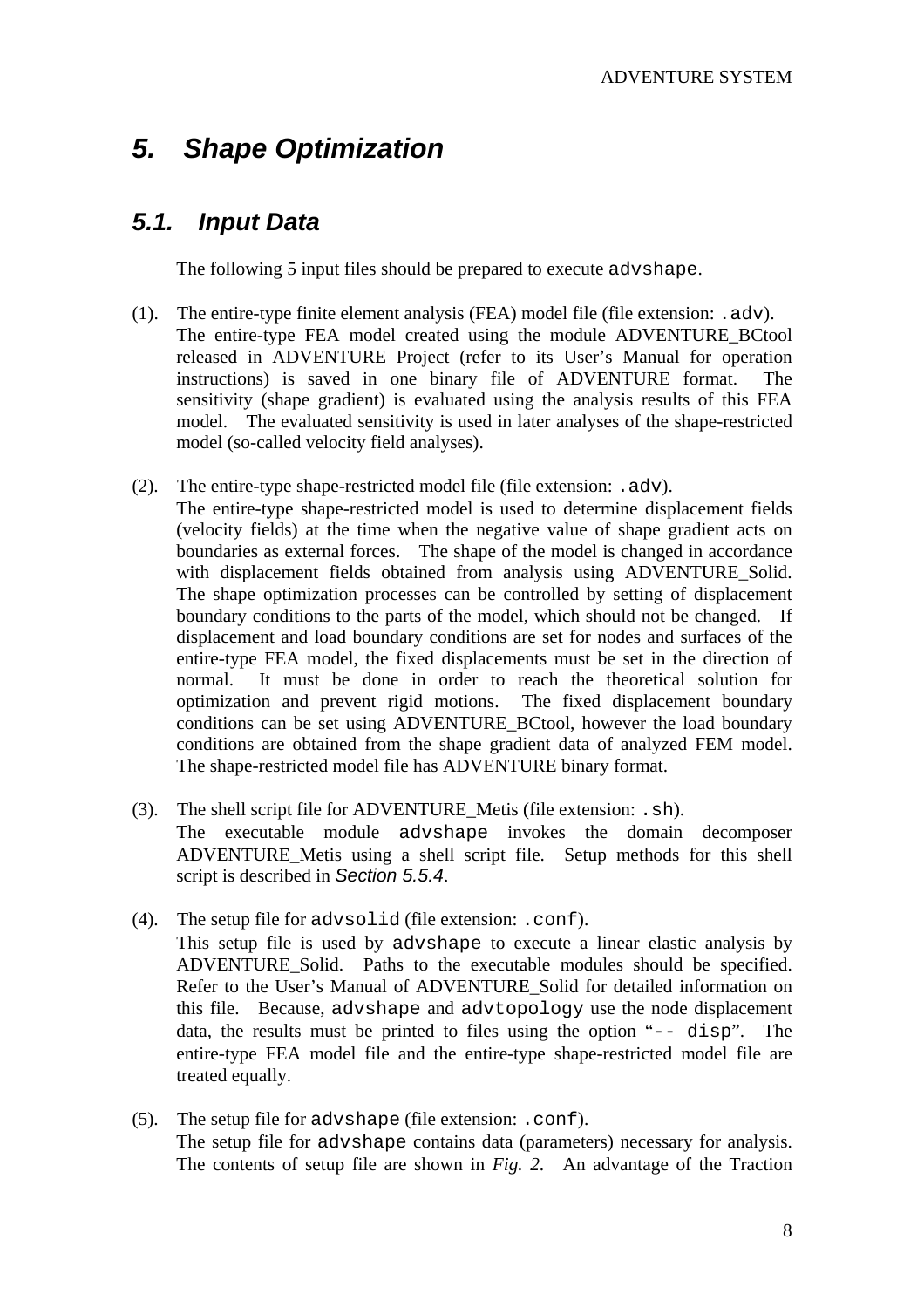<span id="page-8-0"></span>method lies in small mesh distortion, because adequate movements of inner nodes accompany the changes of the model's shape. To prevent large distortion of mesh, which can be accumulated after some repetitions of analysis, the maximum mesh distortion at the time of shape updating is set by the restriction parameter MAX STR. A ratio of the mean compliance at the end of optimization to the mean compliance of the initial shape should also be set by the restriction parameter SUBJ\_RATIO. "SUBJ\_RATIO =  $1.0$ " means that the computations will be done with equal mean compliance at all shape updates.

| IT MAX         | 30  | $\leftarrow$ Maximum number of iterations for optimization        |
|----------------|-----|-------------------------------------------------------------------|
| MAX STR        | 0.3 | $\leftarrow$ Maximum distortion for shape updating                |
| SUBJ RATIO     | 1.0 | $\leftarrow$ Restriction for mean compliance                      |
| SUBJ REL ERROR |     | $1.0E-4$ $\leftarrow$ Tolerance for relative error of restriction |
| OBJ REL ERROR  |     | $1.0E-4$ $\leftarrow$ Judgment for relative convergence of volume |

*Fig. 2. Format of Setup File for* advshape

### *5.2. Execution Method*

The advshape module can be executed using a command of the following format.

% advshape [*options*] *advmetis\_sh advsolid\_conf advshape\_conf fem\_model rest\_model data\_dir* 

| [ <i>options</i> ] | the output options for advshape                                |
|--------------------|----------------------------------------------------------------|
| advmetis sh        | the name of ADVENTURE Metis shell script file                  |
| advsolid_conf      | the name of setup file for advsolid                            |
|                    | <i>advshape_conf</i> the name of setup file for advshape       |
| fem_model          | the name of the entire-type FEA model data file                |
| data dir           | the name of the top directory containing input and output data |
|                    | for ADVENTURE Solid                                            |

### *5.3. Command Options*

The following options can be used for execution of advshape.

If you are going to use non-default names for files and directories, use different names for ADVENTURE\_Metis, ADVENTURE\_Solid, and ADVENTURE\_Shape.

• -model-file *file*

The option should be used to specify the name of input FEA model file (if a non-default filename is considered). This option is same as used with ADVENTURE\_Solid.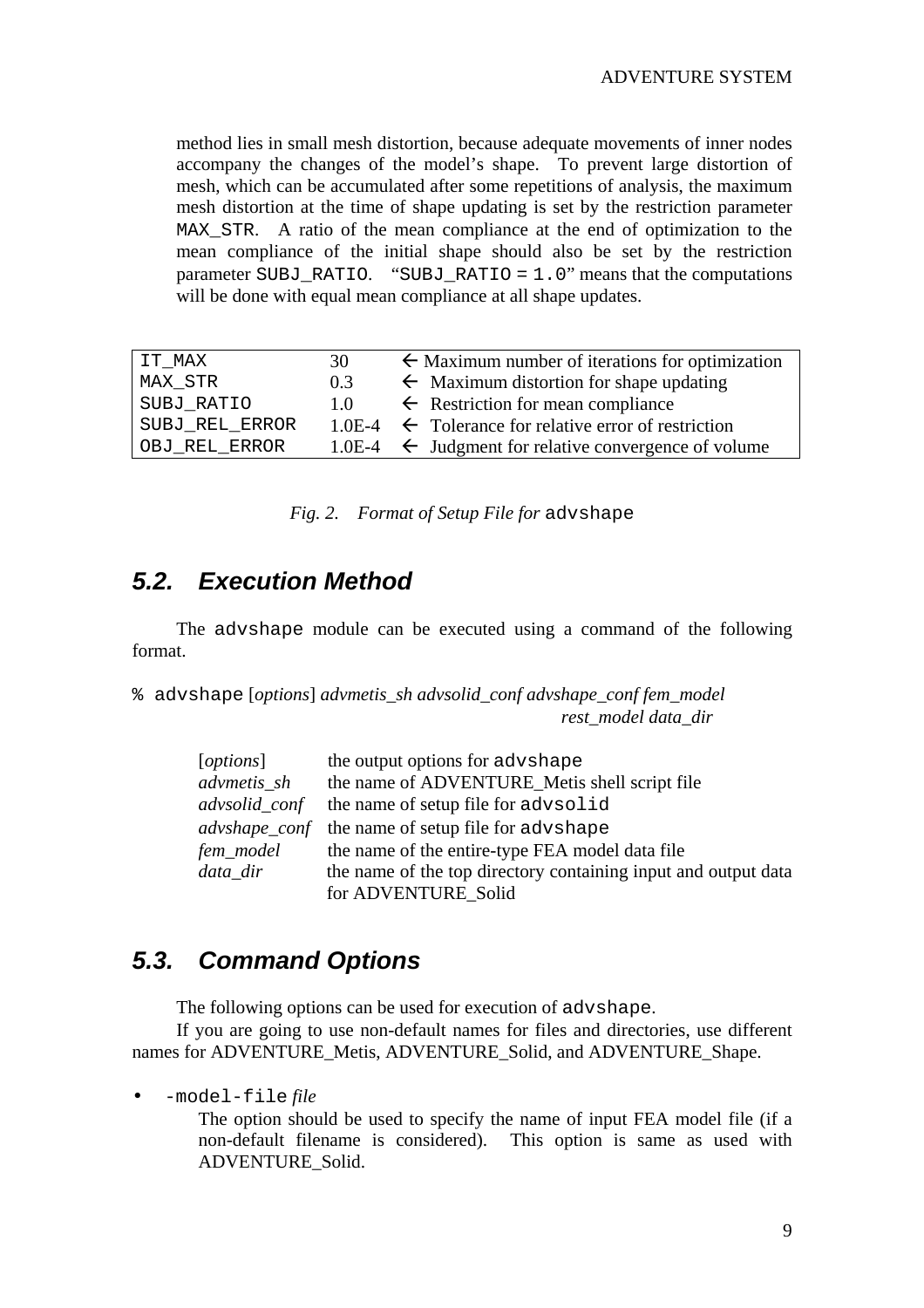• -model-dir *dir*

The option should be used to specify the name of directory with input FEA model files (if a non-default name is considered for directory). This option is same as used with ADVENTURE\_Solid.

• -result-file *file*

> The option should be used to specify the name of output file (if a non-default filename is considered). This option is same as used with ADVENTURE\_Solid.

• -result-dir *dir*

> The option should be used to specify the name of directory with output files (if a non-default name is considered for directory). This option is same as used with ADVENTURE Solid.

• -log *logfile*

> The execution log of advshape displayed on the screen will be printed to the file *logfile*.log. The saved data are: mean compliance and volume compliance at each optimization step. The file extension .log will be automatically added to the filename specified by *logfile*.

• -output-shape *file* [*sub-options*]

> The model with optimized shape will be saved to an entire-type file *file*<sub>F.</sub>adv. The step number F of final repetition of calculations and the extension .adv will be added to the filename automatically. The option "-output-shape" can be followed by sub-option "--interval". To view the model by ADVENTURE\_Visual, the entire-type model data created at this step should be decomposed using ADVENTURE\_Metis. After decomposition, the model can be analyzed using the FEA solver ADVENTURE\_Solid. If the option "-output-shape" is not specified, the model will be saved after the last step  $F$  of optimization with the name adv\_shape\_F.adv (default filename).

• --interval *num*

> This sub-option can be used together with the option "-output-shape". The model will be saved each *num* times into the file *file*\_N.adv. N is the repetition step number of the analysis. The sub-option "--interval" must be placed after the option "-output-shape". If this sub-option is not specified, the model will be saved at the step where the calculations have been converged, or the number of repetitions IT\_MAX has been overcome without convergence.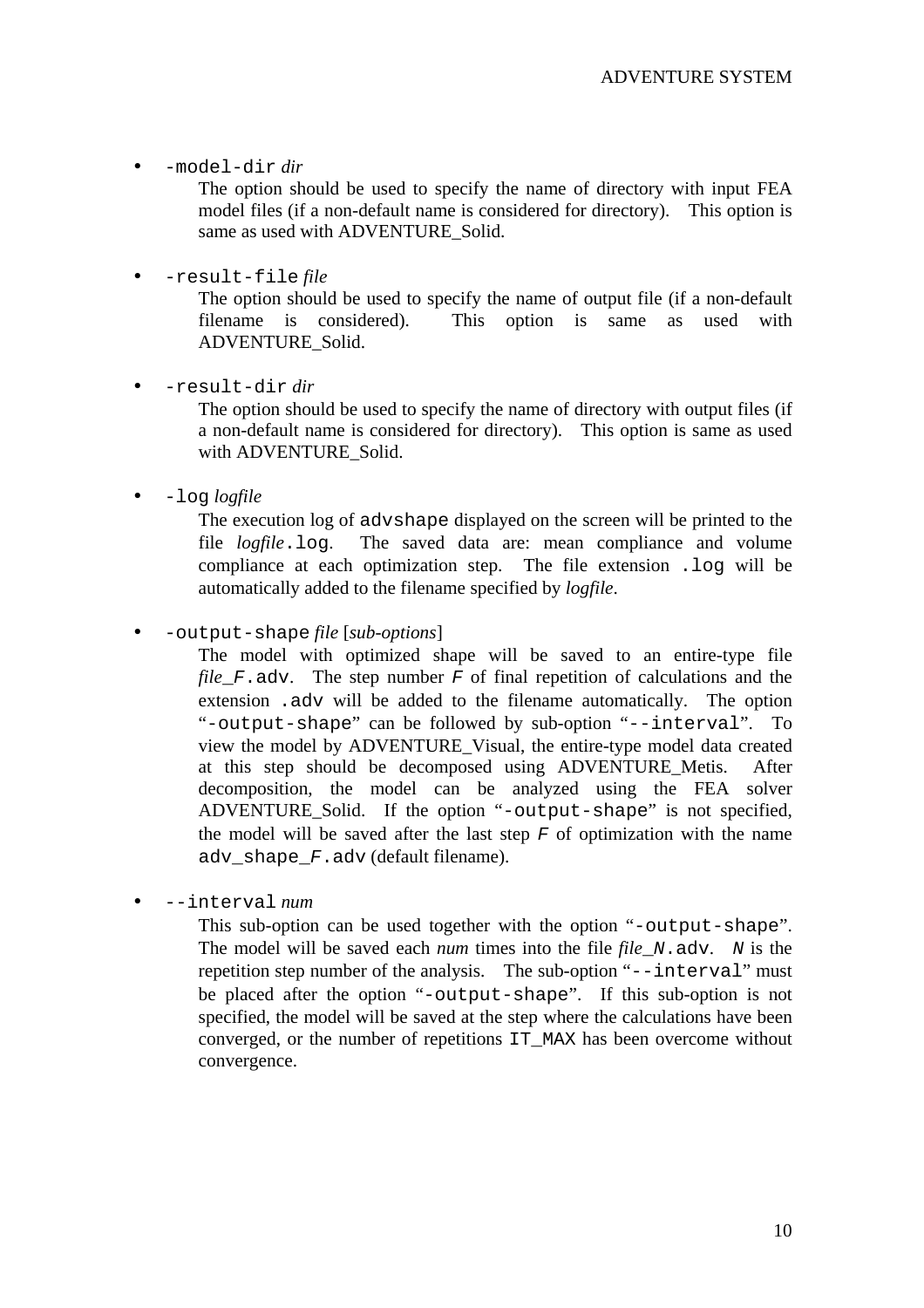# <span id="page-10-0"></span>*5.4. Output Data*

The following data can be printed out.

using ADVENTURE\_Visual.

- The program execution log (file extension is  $log$ ). Information on the volume and mean compliance of the model will be printed out for each optimization step. If the option described in *Section 5.3* is not specified, only standard output will be done.
- The shape of linear elastic body with minimized volume restricted by conditions of mean compliance (entire-type data file, HDDM-type data files).
	- The model with optimized shape will be saved into entire-type and HDDM-type files. If the option "-output-shape" is not specified, the model will be saved after the last step  $F$  of optimization with the default filename  $adv$  shape  $F$  adv. The data will be saved by default into the HDDM-type files *data\_dir*/model/advhddm\_in\_P.adv, where *data\_dir* is the top directory for the data and P is the *Part* number. The shape of the model can be visualized using ADVENTURE\_Visual.
- The stresses and displacements in the optimized model (HDDM-type data files). The results of analysis by ADVENTURE\_Solid can be printed to files using the corresponded options. The default output will be done to files *data\_dir*/result/advhddm\_out\_P.adv, where *data\_dir* is the top directory for data and P is the *Part* number. The results can be visualized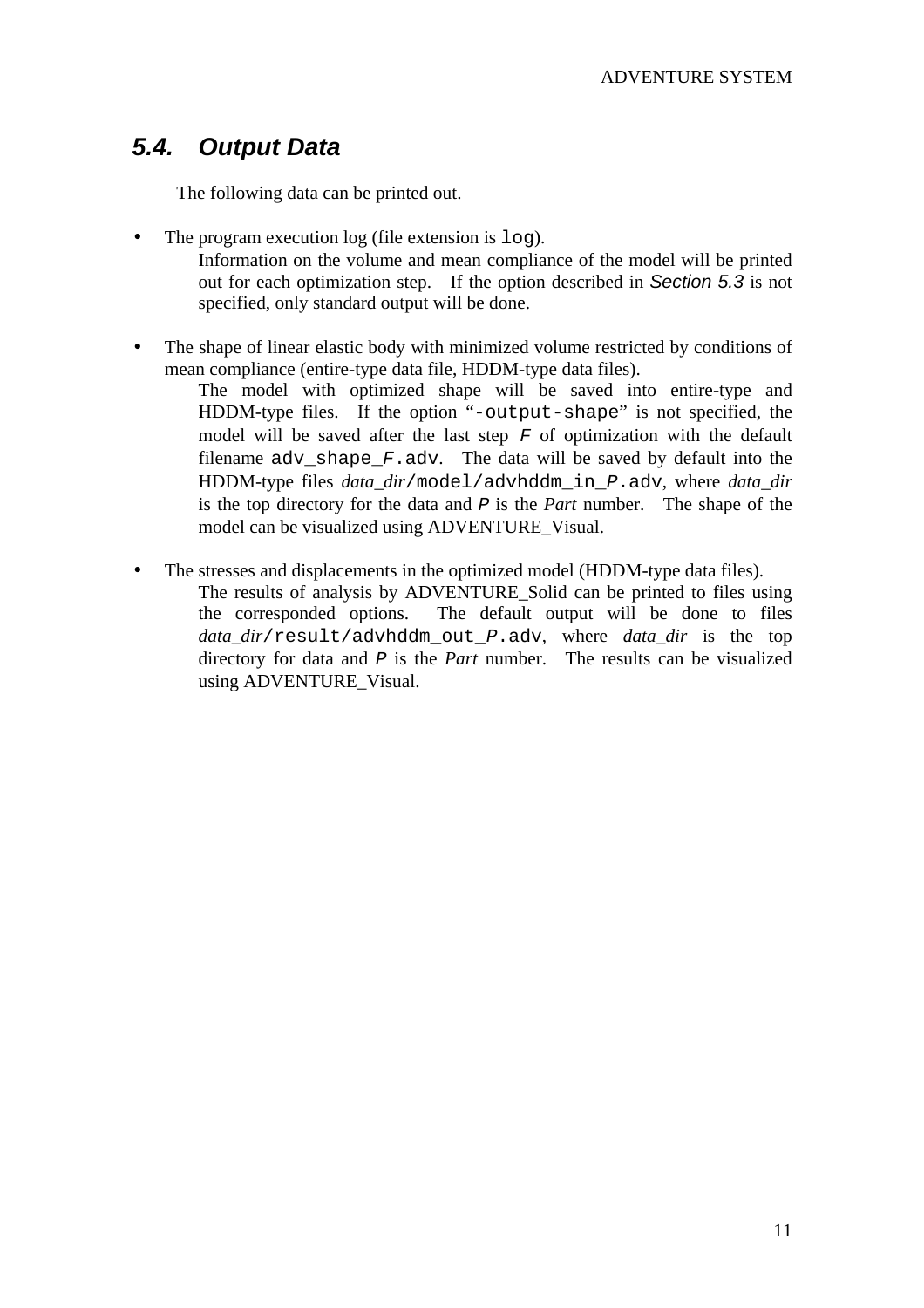### <span id="page-11-0"></span>*5.5. Example of Analysis*

An example of analysis which model is shown in *Fig. 3* will be briefly discussed here. One vertical surface of the model is fixed in all directions. The distributed load of –1 is applied to the surface, which is opposite to the fixed surface (as it is shown in *Fig. 3*). Since, the model has symmetry, it is possible to analyze only half of the model (40 x 20 x 10).



*Fig. 3. Model for Analysis* 

### *5.5.1. Extraction of Mesh Surface*

- (1). Create any directory, which could be used for analysis.
- (2). Copy the files ADVShape-0.11b/sample\_data/sample1.msh (mesh data file) and ADVShape-0.11b/sample\_data/material.dat (material properties data) into the created directory and execute the command

```
% msh2pch sample1.msh 3
```
The number "3" in the filename represents that the angle between mesh surfaces is set to 60 degrees. The following files will be created.

| sample1_3.frg        | (File with mesh surface data)        |
|----------------------|--------------------------------------|
| $sample1_3.pdf$ .pch | (File with mesh surface patches)     |
| $sample1_3.png$      | (File with surface patch group data) |
| sample1_3.trn        | (Global index file)                  |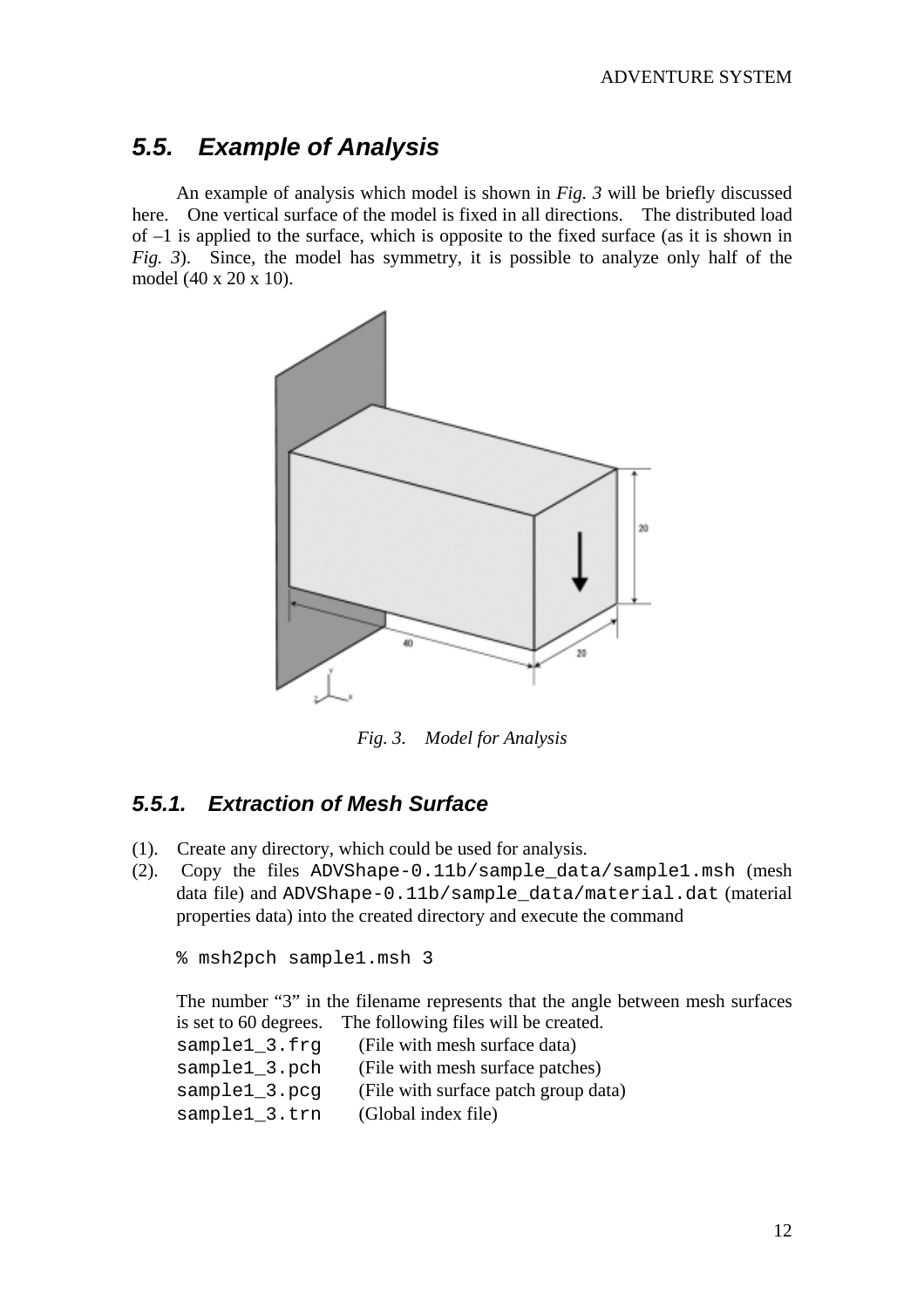### <span id="page-12-0"></span>*5.5.2. Creation of Entire-type Analysis Model Data*

• To create the entire-type model data file using GUI, start the ADVENTURE\_BCtool module by the following command.

Displacement boundary conditions can be set using GUI as it is shown in *Fig. 4* and *Fig. 5*.

- Select the left surface (*Fig. 4a*) and fix it in X, Y, and Z directions using the dialog shown in *Fig. 4b*.
- Since, only half of the model will be used for analysis, select the surface that has symmetry and fix it in Z direction to prevent rigid motion (*Fig. 5*).
- Set the load by selecting the surface (*Fig. 6a*) and entering –1 in the Y dialog box of the setup dialog (*Fig. 6b*).
- Save the boundary conditions data using the submenu *Save Condition* of the menu *File*. The boundary conditions file fem\_model.cmd for entire-type model will be created (here its name is defined as  $f$  em model.cmd). The contents of this file are shown in *Fig. 7*.
- Create the entire-type FEA model data file using the command

```
% makefem sample1.msh sample1_3.frg fem_model.cnd
            material.dat fem_model.adv –t sample1_3.trn
```
The entire-type FEA model file fem\_model.adv will be created in binary ADVENTURE format (here its name is defined by the  $5<sup>th</sup>$  command option as fem\_model.adv).

<sup>%</sup> bcGUI sample1\_3.pch sample1\_3.pcg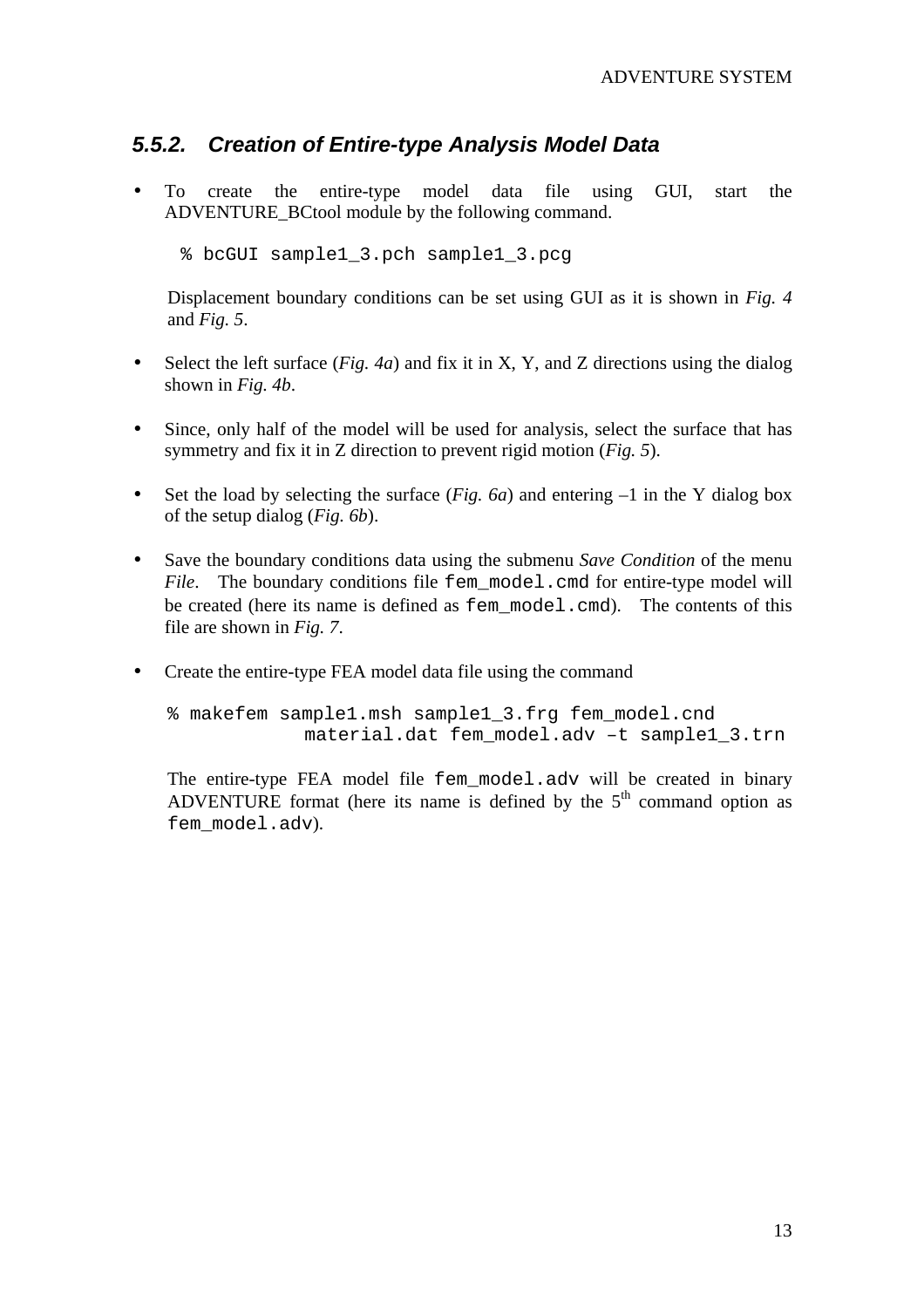

*(a). Selected Surface (b). Setup Dialog Fig. 4. Setup of Displacement Boundary Conditions* 



*(a). Selected Surface (b). Setup Dialog*

*Fig. 5. Setup of Displacement Boundary Conditions*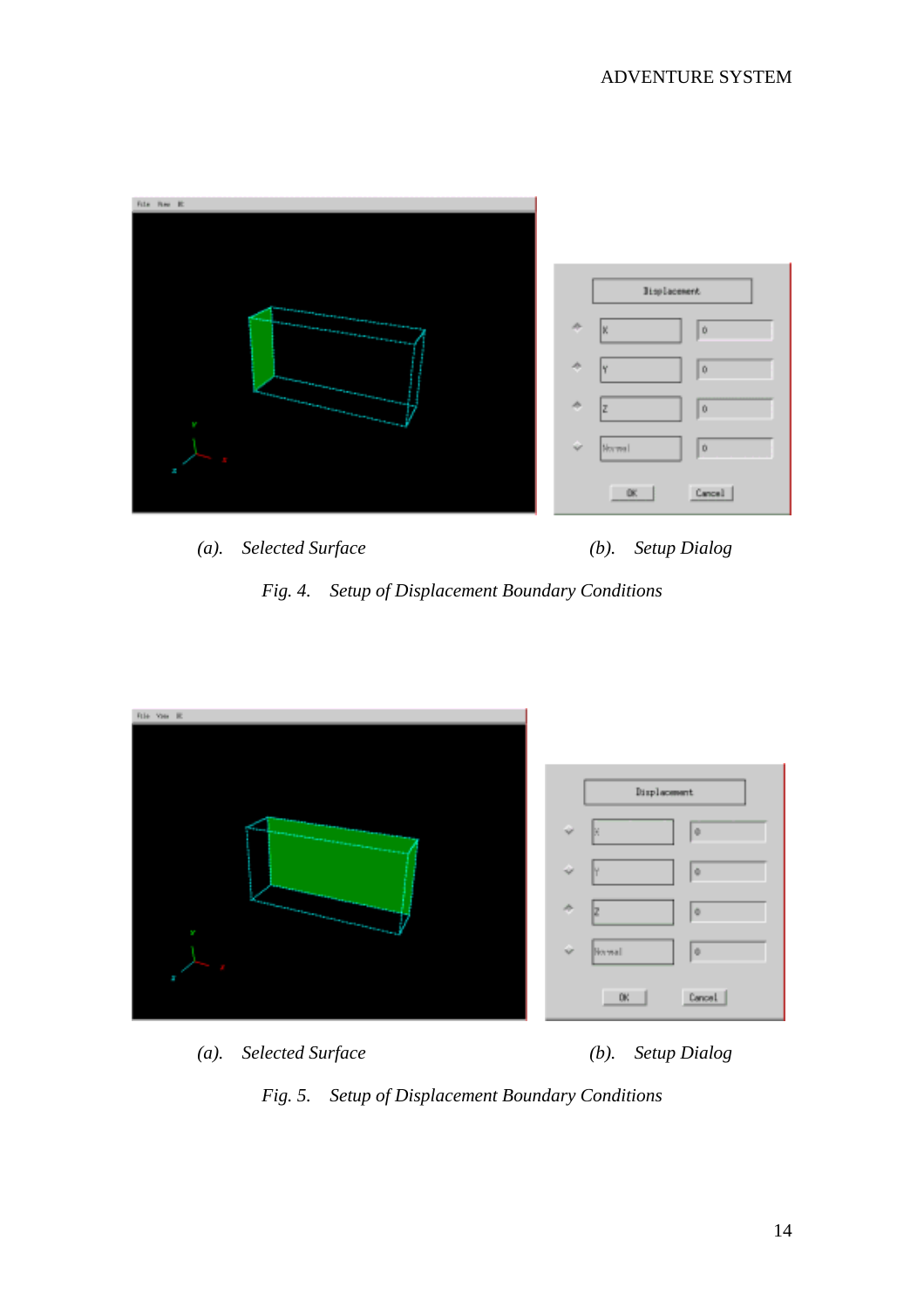

*(a). Selected Surface (b). Setup Dialog*



gravity 0 0 0 boundary 5 loadOnFaceGroup301-1 dispOnFaceGroup 0 0 2 0 dispOnFaceGroup 1 0 0 0 dispOnFaceGroup 1 0 1 0 dispOnFaceGroup 1 0 2 0

*Fig. 7. Contents of Boundary Conditions File (fem\_model.cnd)*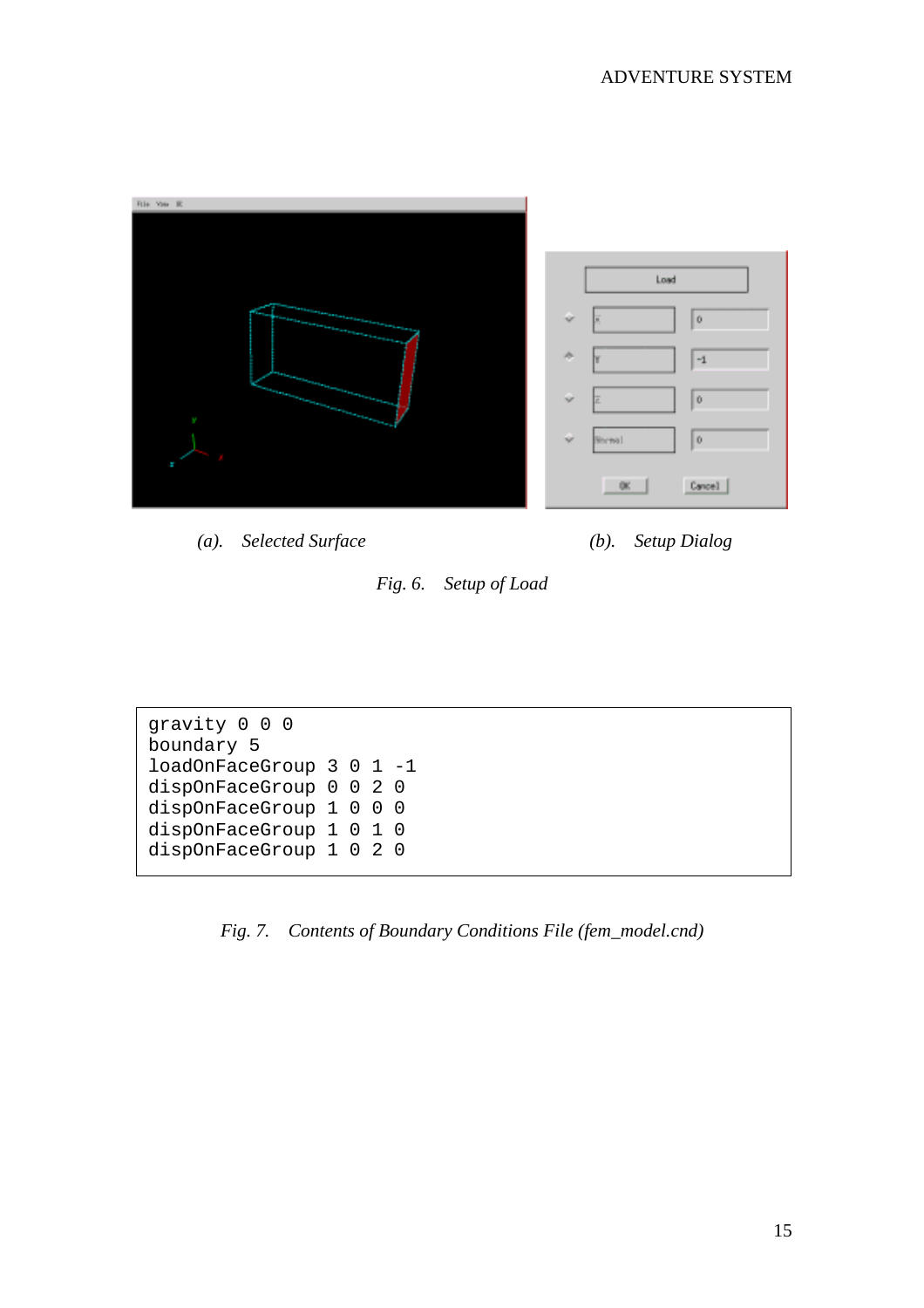#### <span id="page-15-0"></span>*5.5.3. Creation of Entire-type Shape-Restricted Model*

The entire-type shape-restricted model can be created using ADVENTURE\_BCtool's GUI in the way it was done for the entire-type analysis model.

• To create the entire-type shape-restricted model data file using GUI, start the ADVENTURE\_BCtool module by the following command.

% bcGUI sample1\_3.pch sample1\_3.pcg

Displacement boundary conditions can be set using GUI as it is shown in *Fig. 8* and *Fig. 9*.

- Select the left and right surfaces (*Fig. 8a*) and fix them in X direction using the dialog shown in *Fig. 8b*.
- Select the upper and lower surfaces (*Fig. 9a*) and fix them in Y direction (*Fig. 9b*).
- Since, only half of the model will be used for analysis, select the surface that has symmetry and fix it in Z direction to prevent rigid motions (*Fig. 10*).
- Save the boundary conditions data using the submenu *Save Condition* of the menu *File*. The boundary conditions file rest\_model.cmd for entire-type shape-restricted model will be created (here its name is defined as rest\_model.cmd). The contents of this file are shown in *Fig. 11*.
- Create the entire-type model data file using the command
	- % makefem sample1.msh sample1\_3.frg rest\_model.cnd material.dat rest\_model.adv –t sample1\_3.trn

The entire-type model file rest\_model.adv will be created in binary ADVENTURE format (here, its name is defined by the  $5<sup>th</sup>$  command option as rest\_model.adv).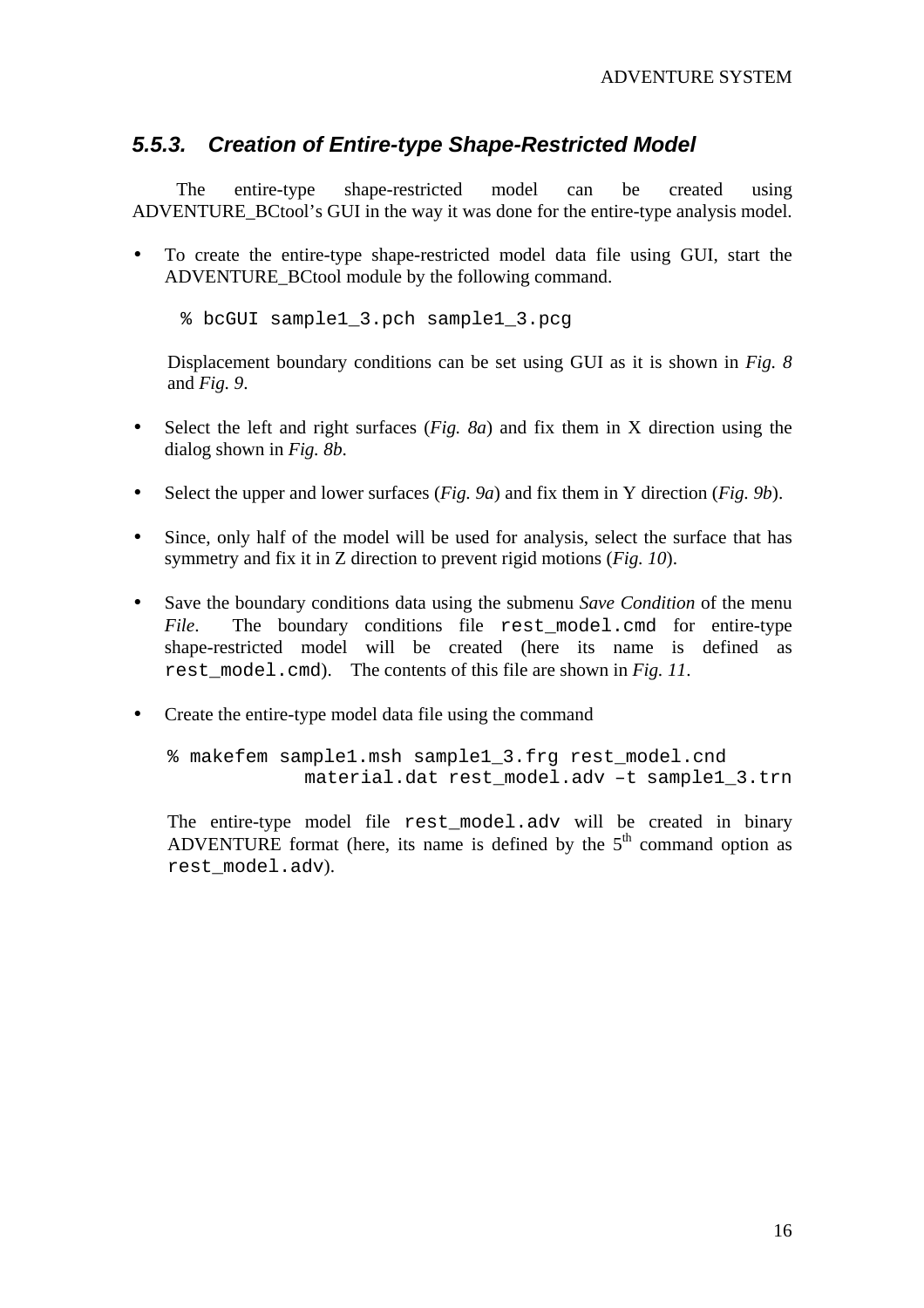

*(a). Selected Surfaces (b). Setup Dialog*

*Fig. 8. Setup of Displacement Boundary Conditions* 



*(a). Selected Surfaces (b). Setup Dialog*

*Fig. 9. Setup of Displacement Boundary Conditions*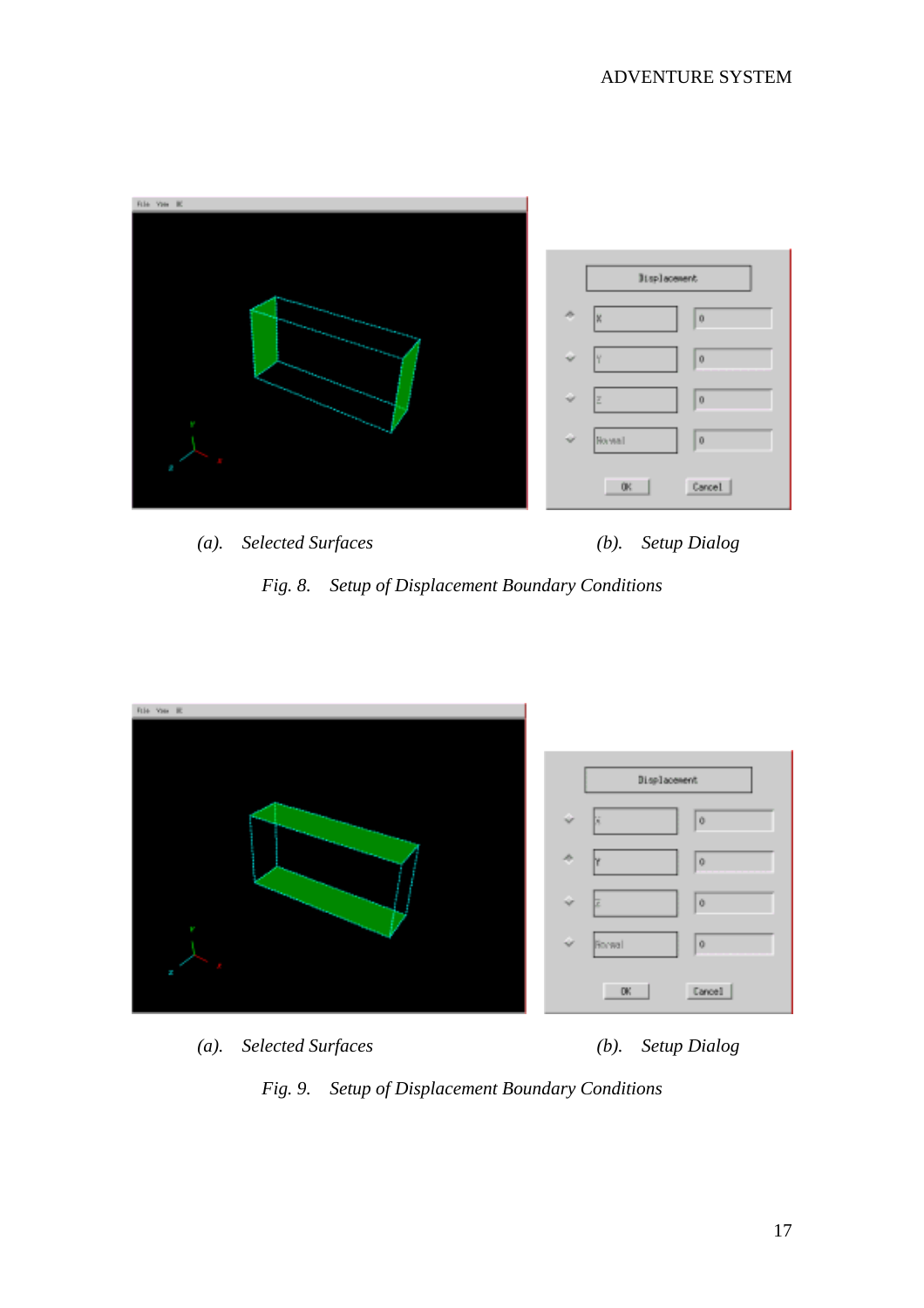

*(a). Selected Surfaces (b). Setup Dialog*



| qravity 0 0 0           |  |  |
|-------------------------|--|--|
| boundary 5              |  |  |
| dispOnFaceGroup 0 0 2 0 |  |  |
| dispOnFaceGroup 1 0 0 0 |  |  |
| dispOnFaceGroup 2 0 1 0 |  |  |
| dispOnFaceGroup 3 0 0 0 |  |  |
| dispOnFaceGroup 4 0 1 0 |  |  |

*Fig. 11. Contents of Boundary Conditions File (*rest\_model.cnd*)*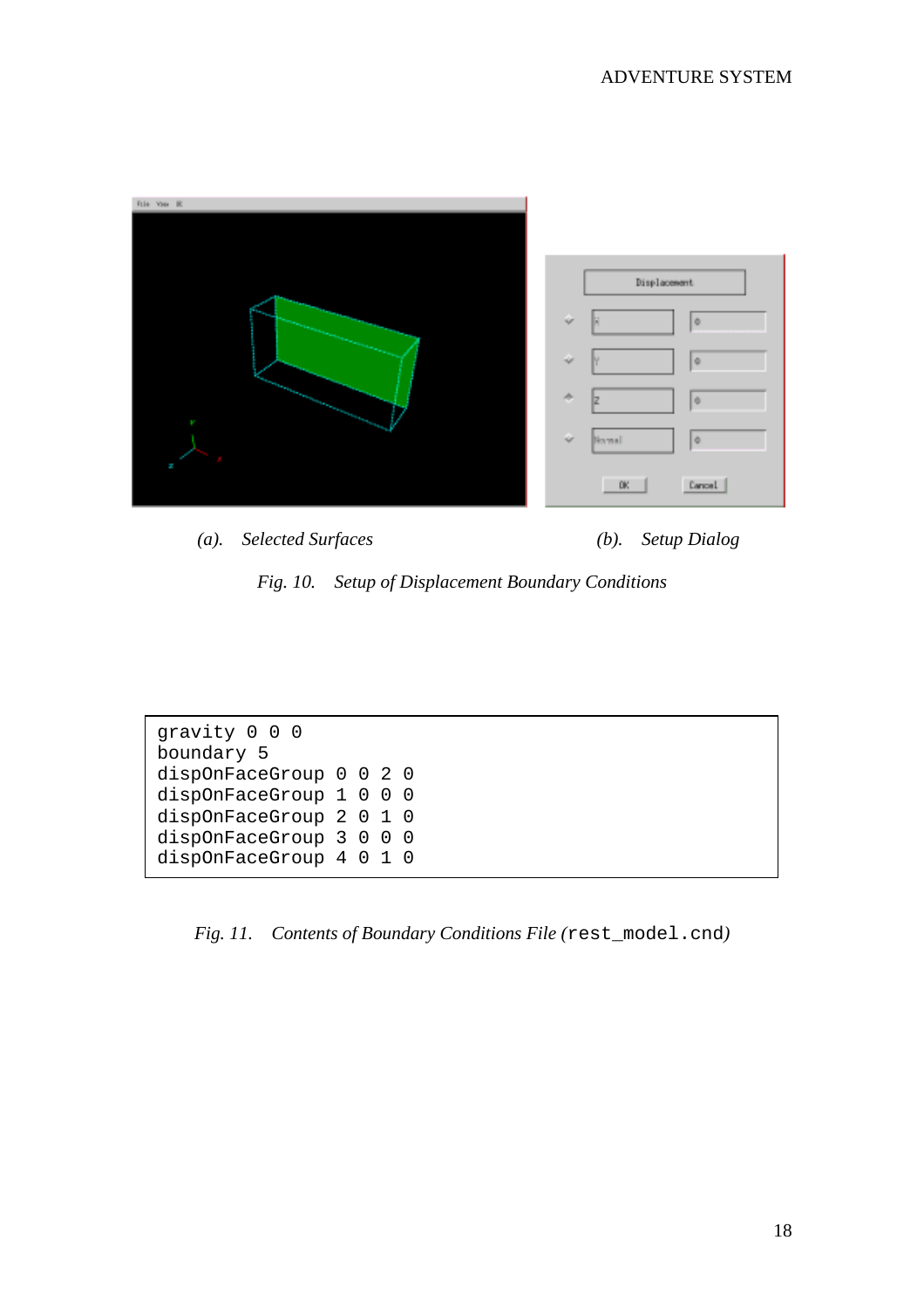#### <span id="page-18-0"></span>*5.5.4. Creation of Executable Script for ADVENTURE\_Metis*

An example of shell script file (here, the name advmetis.sh is used) for ADVENTURE\_Metis is shown in *Fig. 12*. It should be changed in accordance with the user's computing environment. This shell script file can be created as a plain text. The program execute this shell script using /bin/sh.

The  $8<sup>th</sup>$  option in the command line of *Fig. 12* sets the filename of entire-type analysis model data. This filename is fixed and must be specified, because ADVENTURE\_Solid saves the model data with file extension of .adv at each optimization step.

Long line command continued with a backslash before the beginning of a new line.

```
mpirun -np 12 -machinefile machine
\
         /usr/local/Adventure/bin/adventure_metis –ls
\
         metis.log adventure_shape_temp_file.adv . 12
```
*Fig. 12. Example of Shell Script for ADVENTURE\_Metis (advmetis.sh)*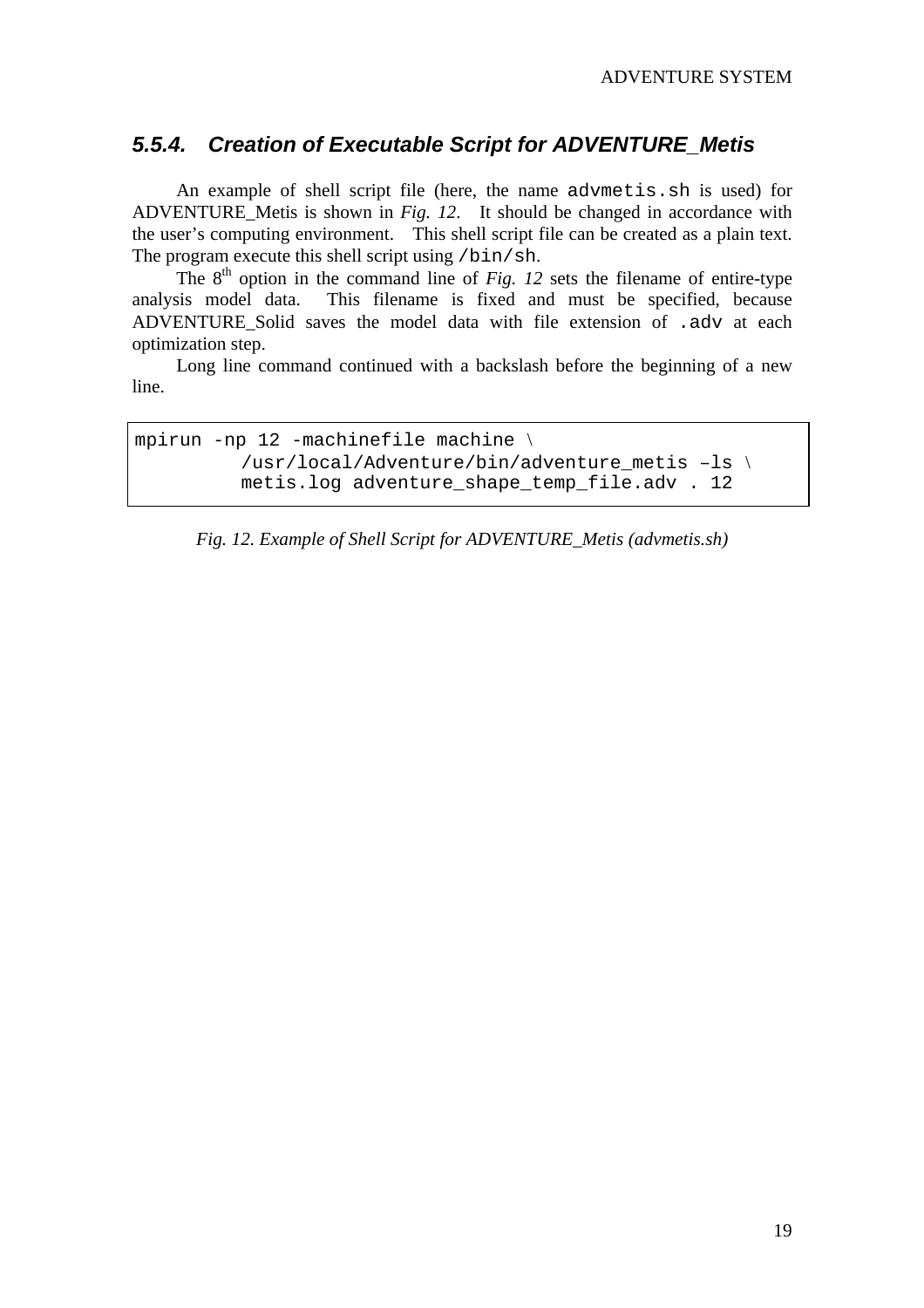#### <span id="page-19-0"></span>*5.5.5. Creation of Setup File for Executable Script* **advsolid**

An example of setup file (here, its name is advsolid.conf) for advsolid is shown in *Fig. 13*. It should be changed in accordance with computing environment. Refer to the User's Manual for ADVENTURE\_Solid for details.

```
##############################################################
# Copyright (C) 2000, 2001, 2002 Shinobu Yoshimura, University of
# Tokyo,
# the Japan Society for the Promotion of Science (JSPS) #
# All Rights Reserved #
##############################################################
# Example of config file for the script "advsolid" to run solver
# Run like
# % advsolid -conf advsolid.conf
##### set parallel mode #######################
# MODE=single
# MODE=parahddm
MODE=para
##### program name of mpirun ####################
MPIRUN=/usr/local/bin/mpirun
##### options for mpirun #######################
MPIOPTS="-np 12 -machinefile machine"
##### set if you want save log to file #######################
LOGFILE="run.log"
##### Options for AdvSolid ######################
PROGOPTS="-solver bdd -result --disp --estr-n -no-result --estr"
##### Data directory to be analyzed ######################
DATADIR=.
```
*Fig. 13. Setup File for* advsolid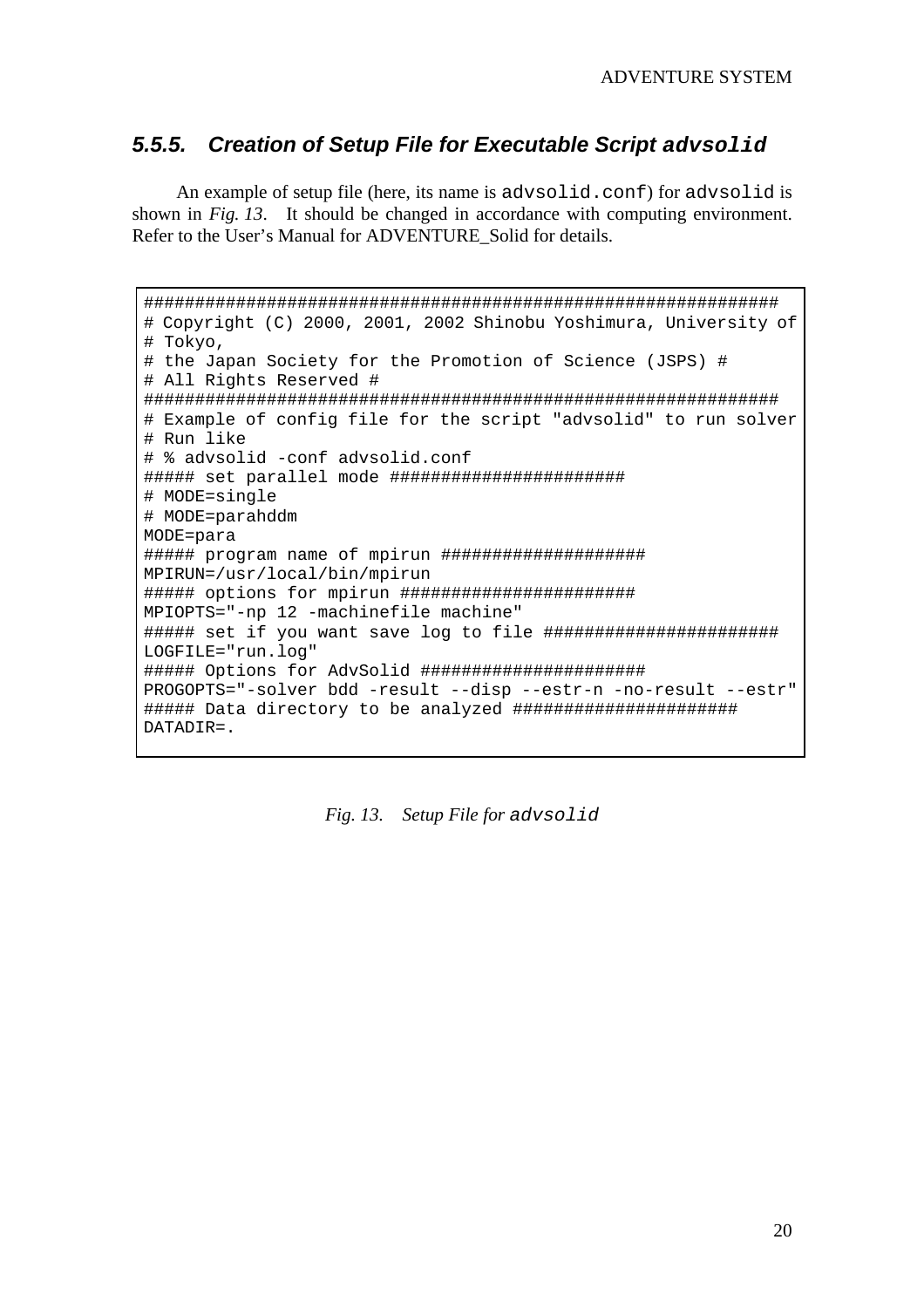#### <span id="page-20-0"></span>*5.5.6. Creation of Setup File for* **advshape**

An example of setup file (here, its name is advshape.conf) is shown in *Fig. 14*. Here, the restriction parameter for mean compliance SUBJ\_RATIO is set to 1.0.

```
IT MAX 30
MAX STR 0.3
SUBJ_RATIO 1.0
SUBJ_REL_ERROR 1.0E-4
OBJ_REL_ERROR 1.0E-4
```
*Fig. 14. Setup File for* advshape

#### *5.5.7. Execution of* **advshape**

ADVENTURE\_Shape can be executed by the command

%advshape advmetis.sh advsolid.conf advshape.conf fem\_model.adv rest\_model.adv .

#### *5.5.8. Output Results*

The distributions of nodal equivalent stress are shown in *Fig. 15* and *Fig. 16* for the initial and optimized models, correspondingly. *Fig. 16* represents the model which volume was minimized with conditions of constant mean compliance. The volume was decreased by 22% due to optimization. In the initial model, bending stresses at the distance from normal axis were high and to reach the uniform shapes of stress distributions, the model became of I-shape (*Fig. 16a*). Moreover, to compensate the load that would reflect in shear stresses (not in bending stresses), the optimized model has a barrel shape. Finally, the uniform stress distributions are achieved in the optimized shape.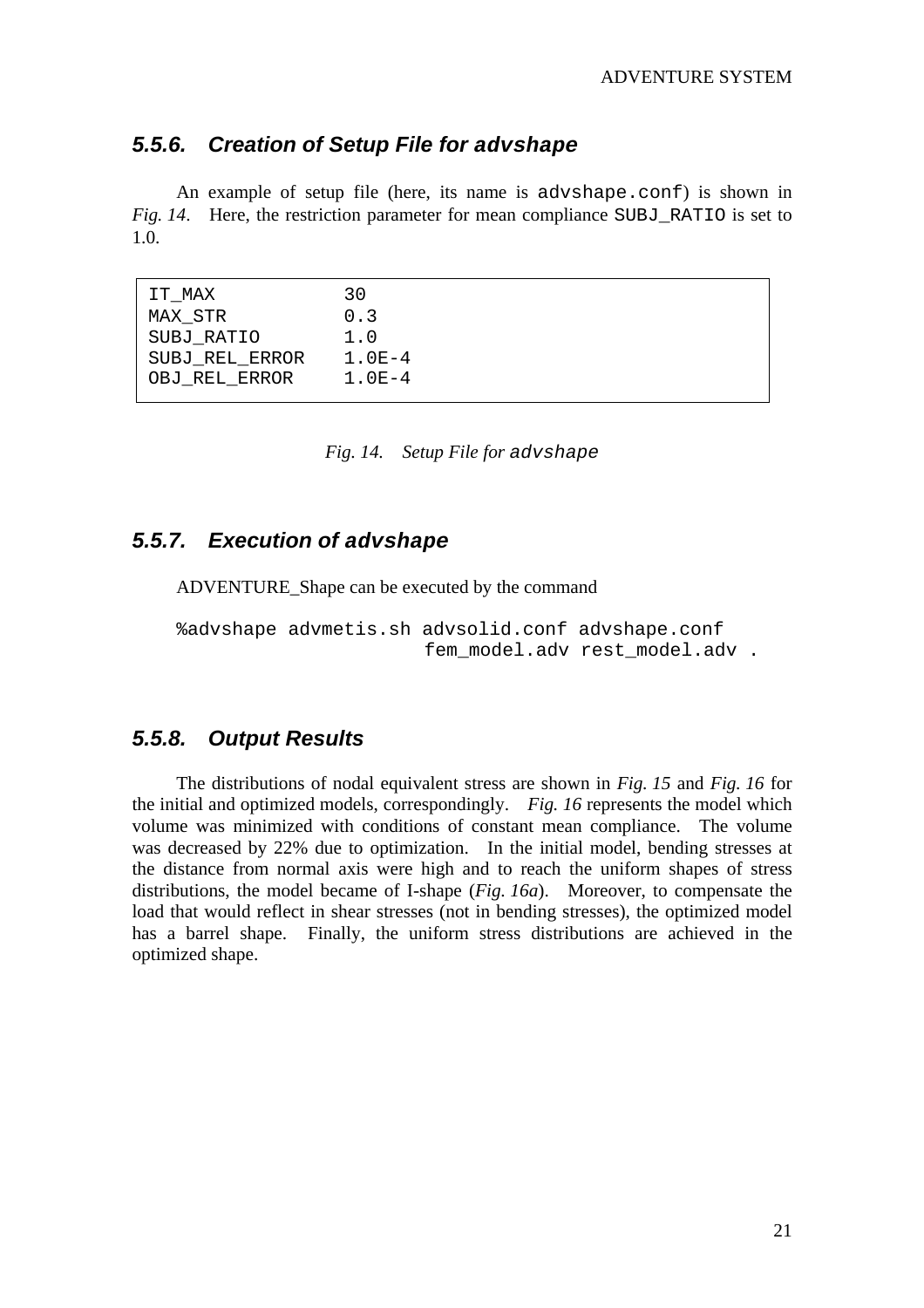

*Fig. 15. Distributions of Nodal Equivalent Stress of Initial Model* 



*Fig. 16. Distributions of Nodal Equivalent Stress of Optimized Model*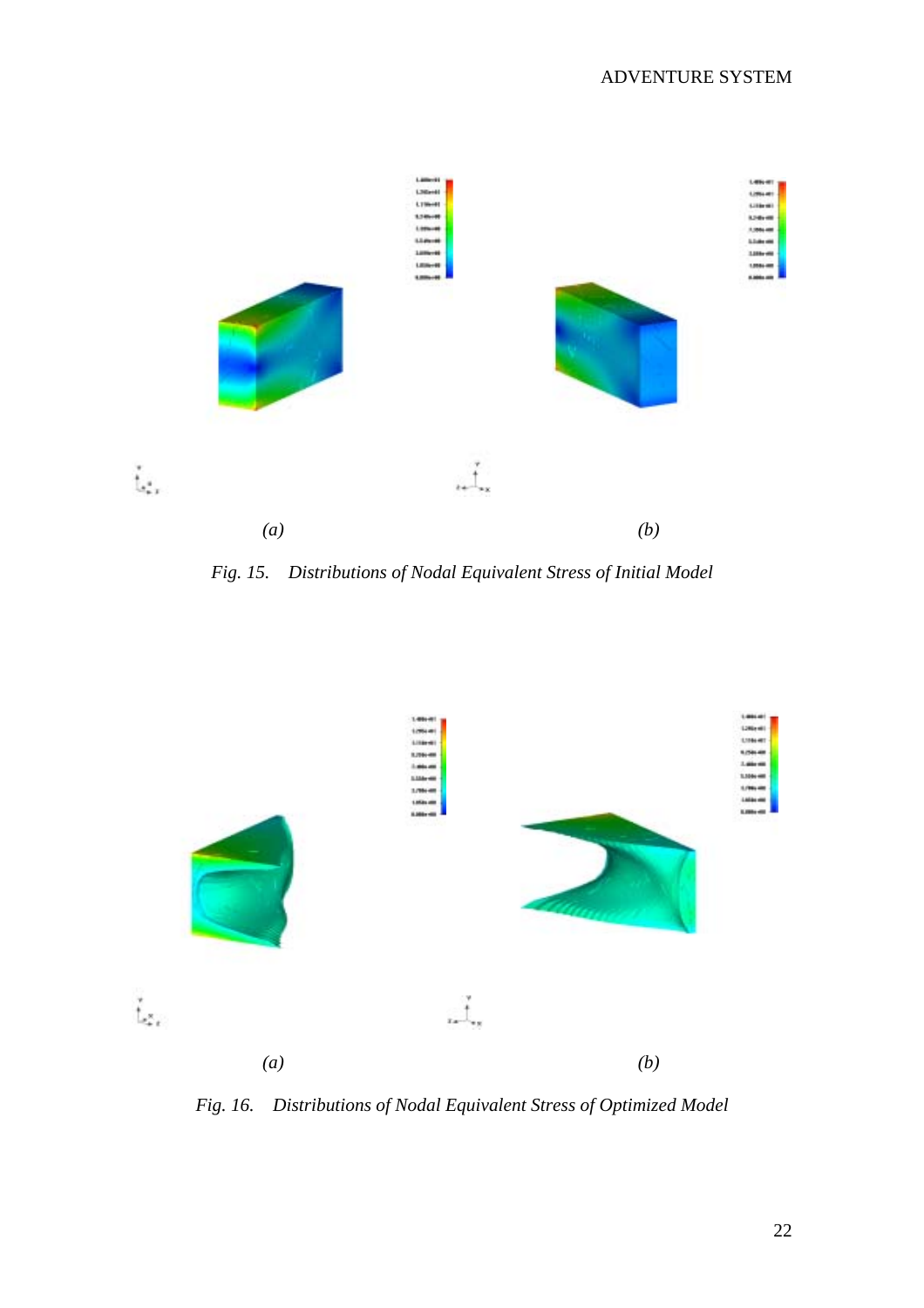# <span id="page-22-0"></span>*6. Topology Optimization*

### *6.1. Input Data*

To execute the analysis with advtopology, the following four files should be prepared.

- (1). The entire-type FEA model file (file extension: .adv). The entire-type FEA model is saved in a binary file of ADVENTURE format using ADVENTURE\_BCtool (refer to its User's Manual for operation instructions).
- (2). The shell script file for ADVENTURE\_Metis (file extension: .sh). Setup methods for this shell script is described in *Section 5.1*.
- (3). The setup file for advsolid (file extension: .conf). Setup methods for this shell script is described in *Section 5.1*.
- (4). The setup file for advtopology (file extension: .conf).
	- The setup file for advtopology contains parameters necessary for analysis. Contents of the setup file are shown in *Fig. 17*. "MOVE LIMIT" is the design parameter (density ratio) for optimization process, which should be set in the range of  $[0<sub>K</sub> MOVE_LIMIT \le 1]$  (usually, 0.3 is used). "MASS" is the restriction parameter for mass, which is set as a part of mass of initial model for topology optimization. The "MASS" should be set in the range of  $[0 \leq MASS \leq 1]$ . The optimization calculations are done in the way to keep the accuracy set by the allowable relative error for mass restriction "SUBJ\_REL\_ERROR" constant. The judgment about the convergence of mean compliance is done by the value set by "OBJ\_REL\_ERROR".

| IT MAX         | 25       | $\leftarrow$ Maximum number of iterations for optimization |
|----------------|----------|------------------------------------------------------------|
| MOVE LIMIT     | 0.3      | $\leftarrow$ Design parameter for optimization             |
| MASS           | 0.375    | $\leftarrow$ Mass restriction parameter                    |
| SUBJ REL ERROR | $1.0E-4$ | $\leftarrow$ Allowable relative error for mass restriction |
| OBJ_REL_ERROR  | $1.0E-4$ | $\leftarrow$ Judgment for relative convergence of mean     |
|                |          | compliance                                                 |

|  |  | Fig. 17. Example of Setup File for advtopology |  |  |
|--|--|------------------------------------------------|--|--|
|--|--|------------------------------------------------|--|--|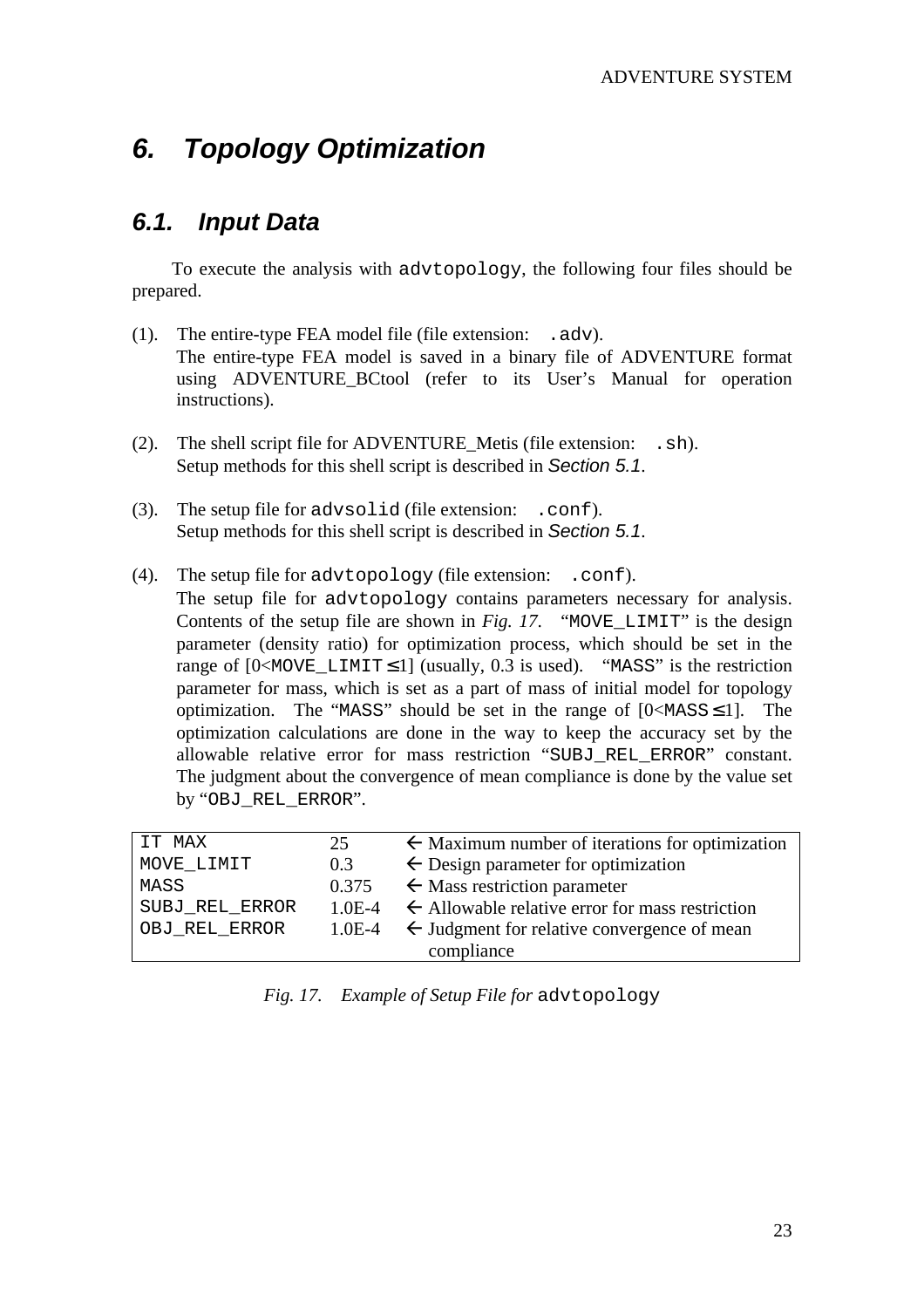### <span id="page-23-0"></span>*6.2. Execution Method*

advtopology can be executed using the command

% advtopology [*options*] *advmetis\_sh advsolid\_conf advtopology\_conf fem\_model data dir* 

where, the options are:

| <i>[options]</i> | the output options for advtopology                        |  |  |  |
|------------------|-----------------------------------------------------------|--|--|--|
| advmetis_sh      | the name of ADVENTURE_Metis shell script file             |  |  |  |
| advsolid_conf    | the name of setup file for advsolid executable script     |  |  |  |
| advtopology_conf | the name of setup file for advtopology                    |  |  |  |
| fem_model        | the name of the entire-type FEA model data file           |  |  |  |
| data_dir         | the name of the top directory containing input and output |  |  |  |
|                  | data for ADVENTURE Solid                                  |  |  |  |

### *6.3. Setup Options for Input and Output Data*

The following options can be used with advtopology for execution. If you are going to use non-default names for files and directories, use different names for ADVENTURE\_Metis, ADVENTURE\_Solid, and advtopology.

• -model-file *file*

The option should be used to specify the name of input FEA model file (if a non-default filename is considered). This option is same as used with ADVENTURE\_Solid.

• -model-dir *dir*

> The option should be used to specify the name of directory with input FEA model files (if a non-default name is considered for directory). This option is same as used with ADVENTURE\_Solid.

• -result-file *file*

> The option should be used to specify the name of output file (if a non-default filename is considered). This option is same as used with ADVENTURE\_Solid.

• -result-dir *dir*

> The option should be used to specify the name of directory with output files (if a non-default name is considered for directory). This option is same as used with ADVENTURE Solid.

• -log *logfile*

> The advtopology execution log displayed on the monitor's screen will be printed to the file *logfile*.log. The saved data are: mean compliance and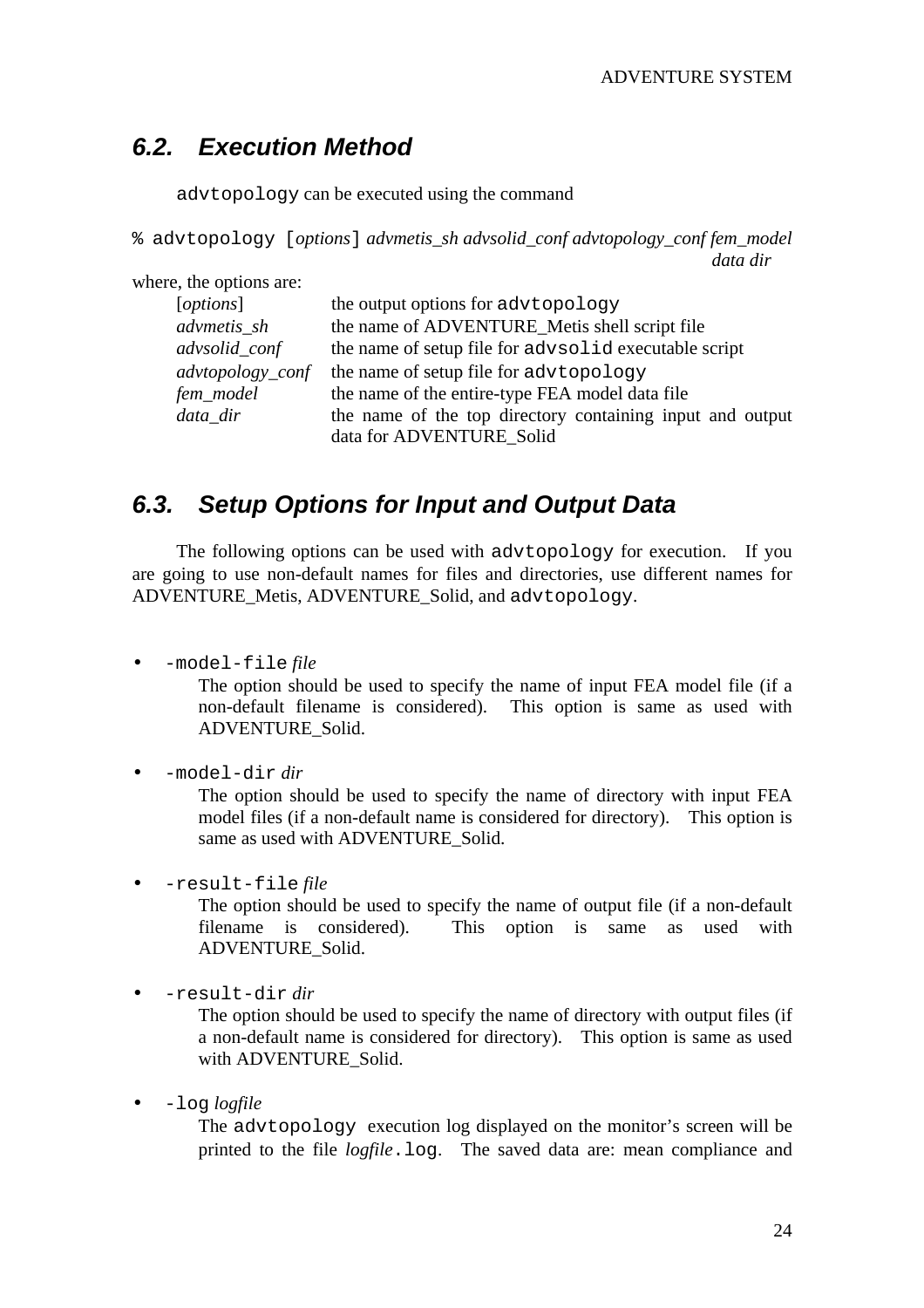<span id="page-24-0"></span>volume compliance at each optimization step. The file extension .log will be added to the filename specified by *logfile* automatically.

• -output-topology *file* [*sub-option*]

The model with optimized topology will be saved to an entire-type file *file* F.adv. The number of the final step of optimization calculations F and the extension .adv will be added to the filename automatically. The option "-output-topology" can be used together with sub-option "--interval". To view the model by ADVENTURE\_Visual, the entire-type model file created at this step should be reprocessed by topo tool (see **Section 6.4)** and decomposed using ADVENTURE Metis. If the option "-output-topology" is not specified, the model will be saved after the last optimization step  $F$  with the default name adv topology  $F$ .adv.

• --interval *num*

> This sub-option is used together with the option "-output-topology". The model will be saved each *num* times into the file *file*  $N$ . adv. Here, N is the step number of the analysis. The sub-option "--interval" must follow the option "-output-topology". If this sub-option is not specified, the topology will be saved at the step, where the calculations have been converged or the number of repetitions IT\_MAX has been overcome without convergence.

### *6.4. Tool Program* **topo\_tool**

The program topo\_tool deletes the elements which density ratio is less than the threshold value setup by user. The threshold value should be in range of [0<*value*<1]. User must specify the input file with the extension .adv. The results of topology optimization can be visualized using ADVENTURE\_Visual after decomposing them with ADVENTURE\_Metis. To execute topo\_tool, use the following command.

% topo\_tool *input\_data output\_data threshold\_value*

| input_data      | the name of input data file (the file extension is . adv)  |
|-----------------|------------------------------------------------------------|
| output_data     | the name of output data file (the file extension is . adv) |
| threshold value | the threshold value for deleting of elements               |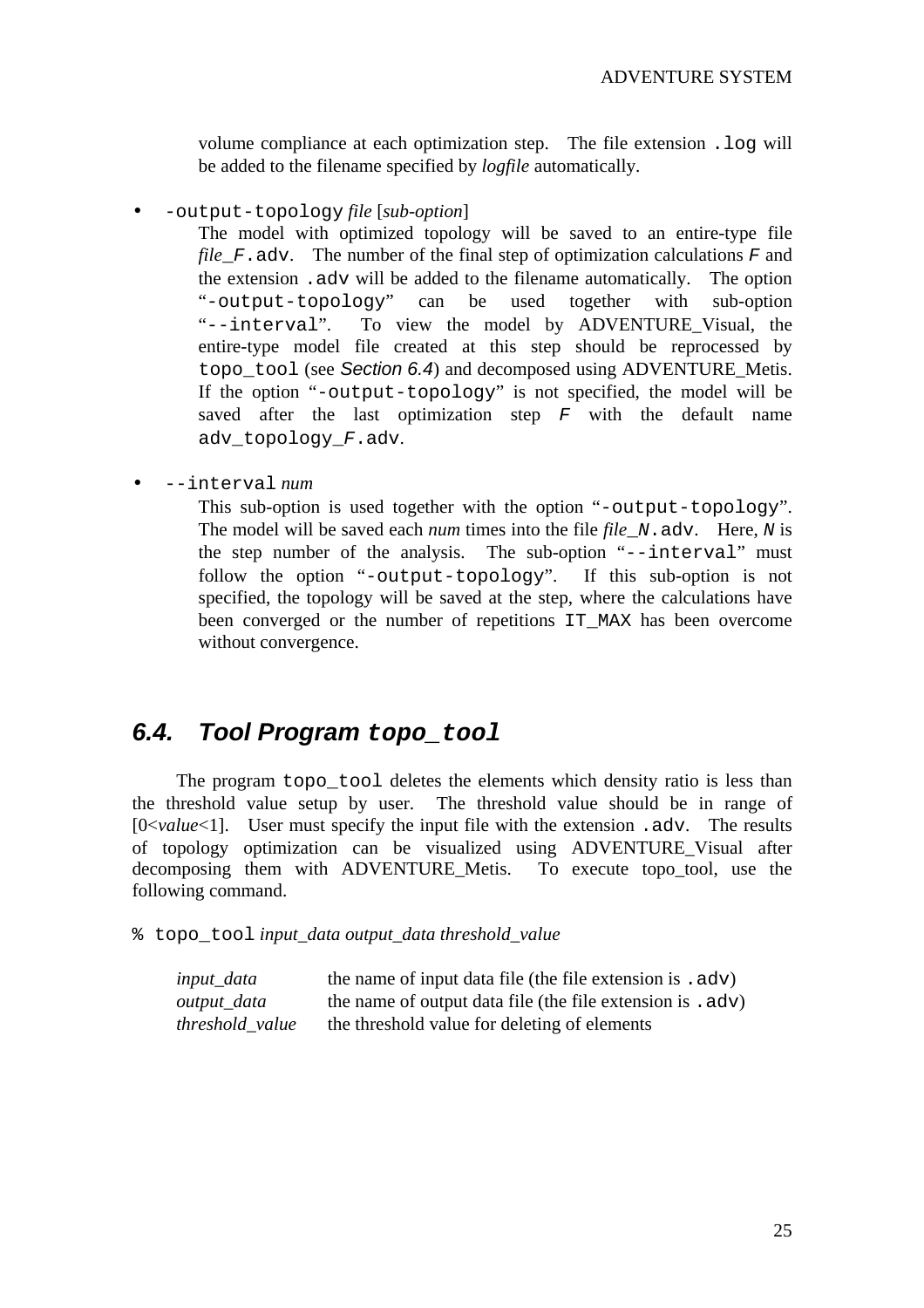# <span id="page-25-0"></span>*6.5. Output Data*

There following data can be saved.

• Program execution log (file extension: . log).

Information on the mass and mean compliance will be printed out at each optimization step. If this option is not specified, only standard output will be done.

• Topology, optimized under conditions of mean compliance restricted by constant mass (entire-type data file).

The optimized topology will be printed out to an entire-type file with extension .adv. If the output option "-option-topology" is not specified, the results will be saved into the file adv topology  $F$ .adv, where  $F$  is the last step of optimization analysis. To visualize the results using ADVENTURE\_Visual, the entire-type file with results should be reprocessed by topo\_tool (*Section 6.4*) and decomposed by ADVENTURE\_Metis.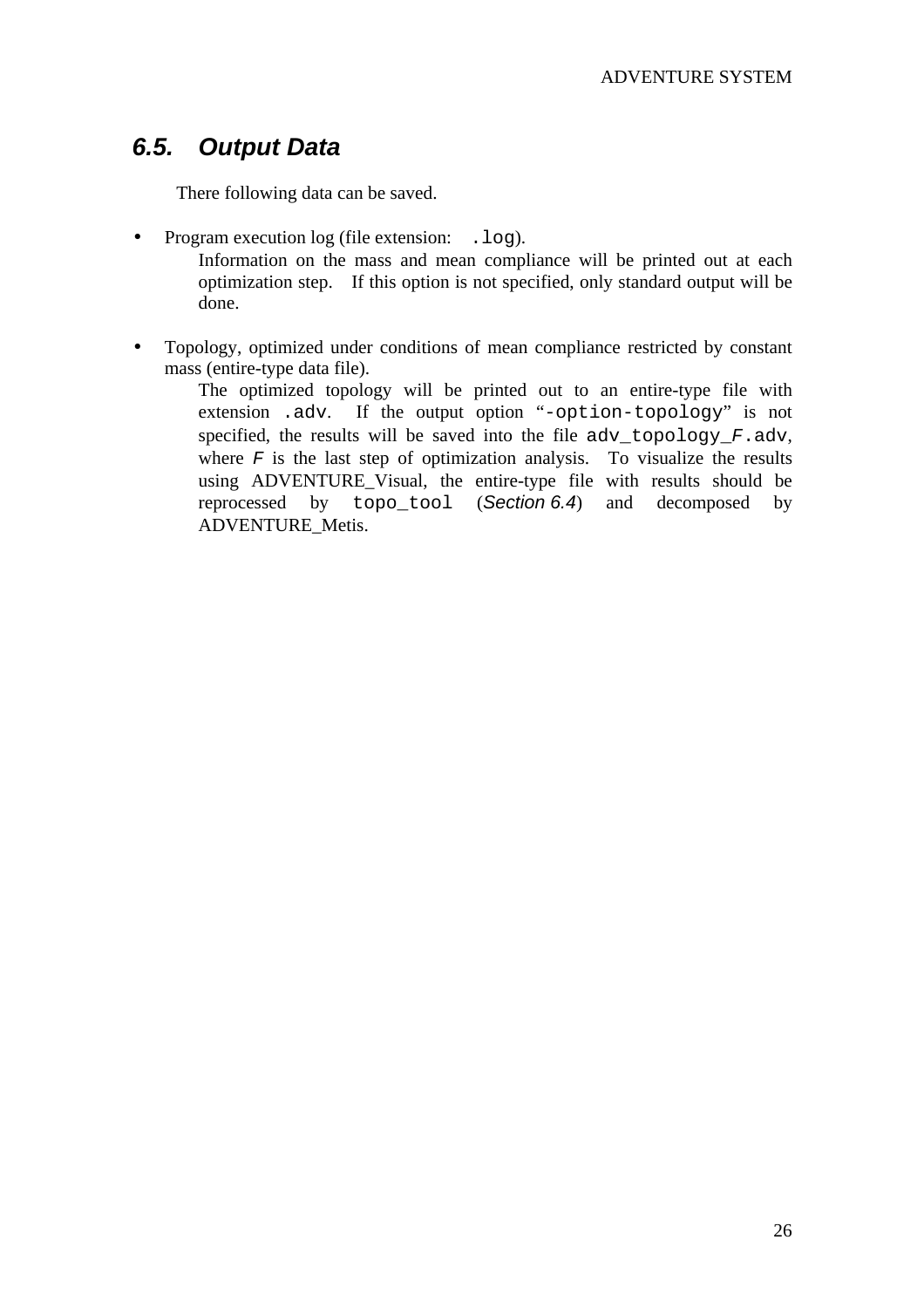### <span id="page-26-0"></span>*6.6. Example of Analysis*

The topology optimization analysis will be described using the model shown in *Fig. 18*. It consists of 1000 linear hexahedral elements and has a size of 40 x 25 x 1. The load of  $-1$  is applied in Z direction at the middle point of the surface which is opposite to the fixed surface (*Fig. 18*).



*Fig. 18. Model for Analysis* 

#### *6.6.1. Creation of Entire-type Analysis Model Data*

The topology optimization can be done with the entire-type model AdvShape-0.11b/sample\_data/sample2.adv. You can use the procedures described in previous sections.

#### *6.6.2. Creation of Shell Script for ADVENTURE\_Metis*

Preparation of shell script for ADVENTURE\_Metis is described in *Section 5.5.4*.

#### *6.6.3. Creation of Setup File for Executable Script* **advsolid**

Preparation of setup file for ADVENTURE\_Solid is described in *Section 5.5.5*.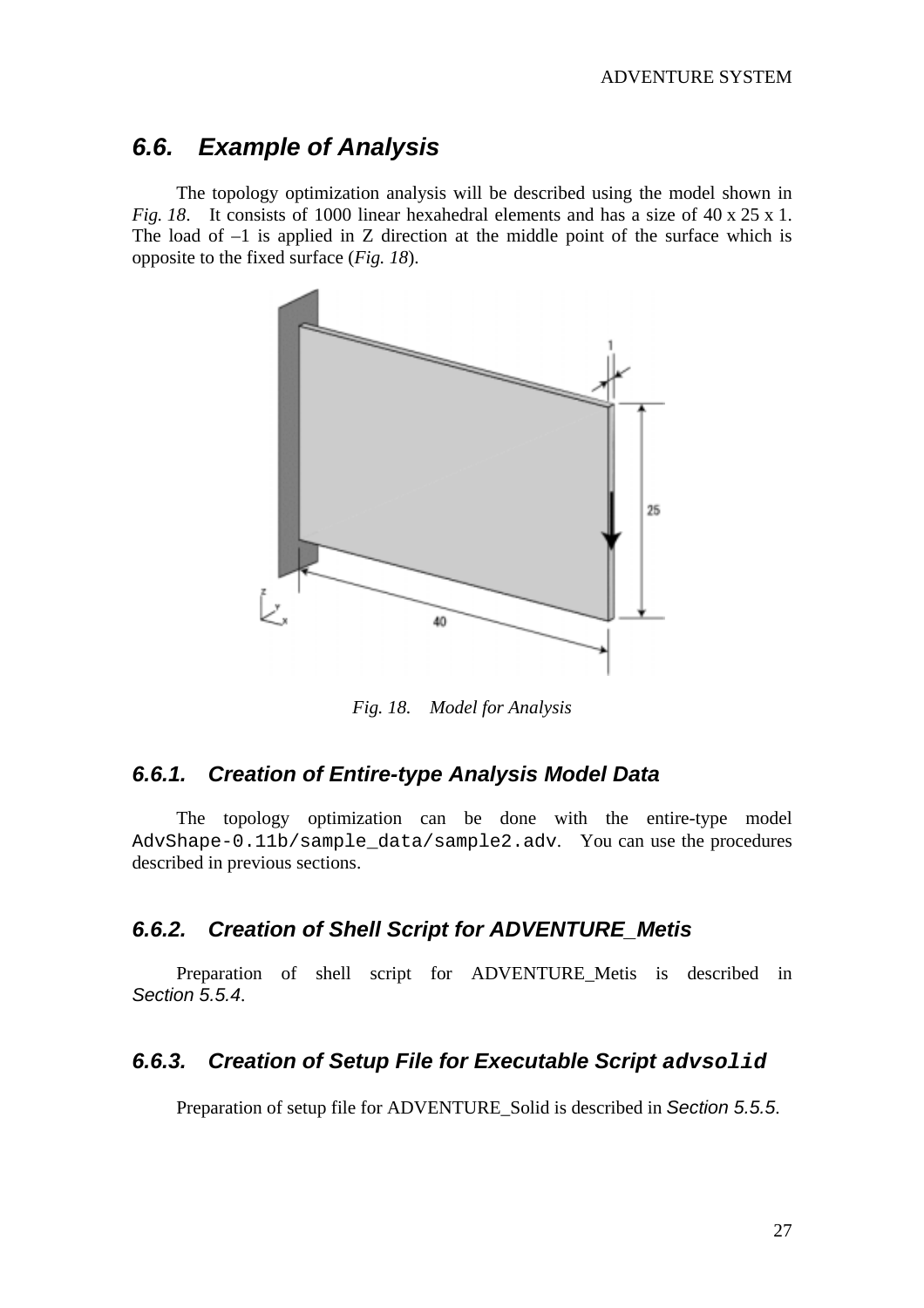#### <span id="page-27-0"></span>*6.6.4. Creation of Setup File for* **advtopology**

An example of the setup file for advtopology is shown in *Fig. 19*. The restriction for mass is 37.5%.

| IT MAX         | 25         |
|----------------|------------|
| MOVE LT        | 0.30       |
| MASS           | 0.375      |
| SUBJ_REL_ERROR | $1.0E-4$   |
| OBJ REL ERROR  | $1.0F - 4$ |
|                |            |

*Fig. 19. Setup File for* advtopology

#### *6.6.5. Execution of* **advtopology**

advtopology can be executed in the following way.

%advtopology advmetis.sh advsolid.conf advtopology.conf sample2.adv .

### *6.6.6. Execution of* **topo\_tool**

The tool program topo\_tool can be executed in the following way.

%topo\_tool adv\_topology\_22.adv optimum.adv 0.1

Here, the elements with density ratio less than 0.1 will be deleted from the model after  $22<sup>nd</sup>$  step of optimization analysis. The final model will be saved in the file optimum.adv.

#### *6.6.7. Execution of ADVENTURE\_Metis*

To view the model optimim.adv by ADVENTURE\_Visual, it should be decomposed with ADVENTURE\_Metis. Refer to the User's Manual for ADVENTURE\_Metis.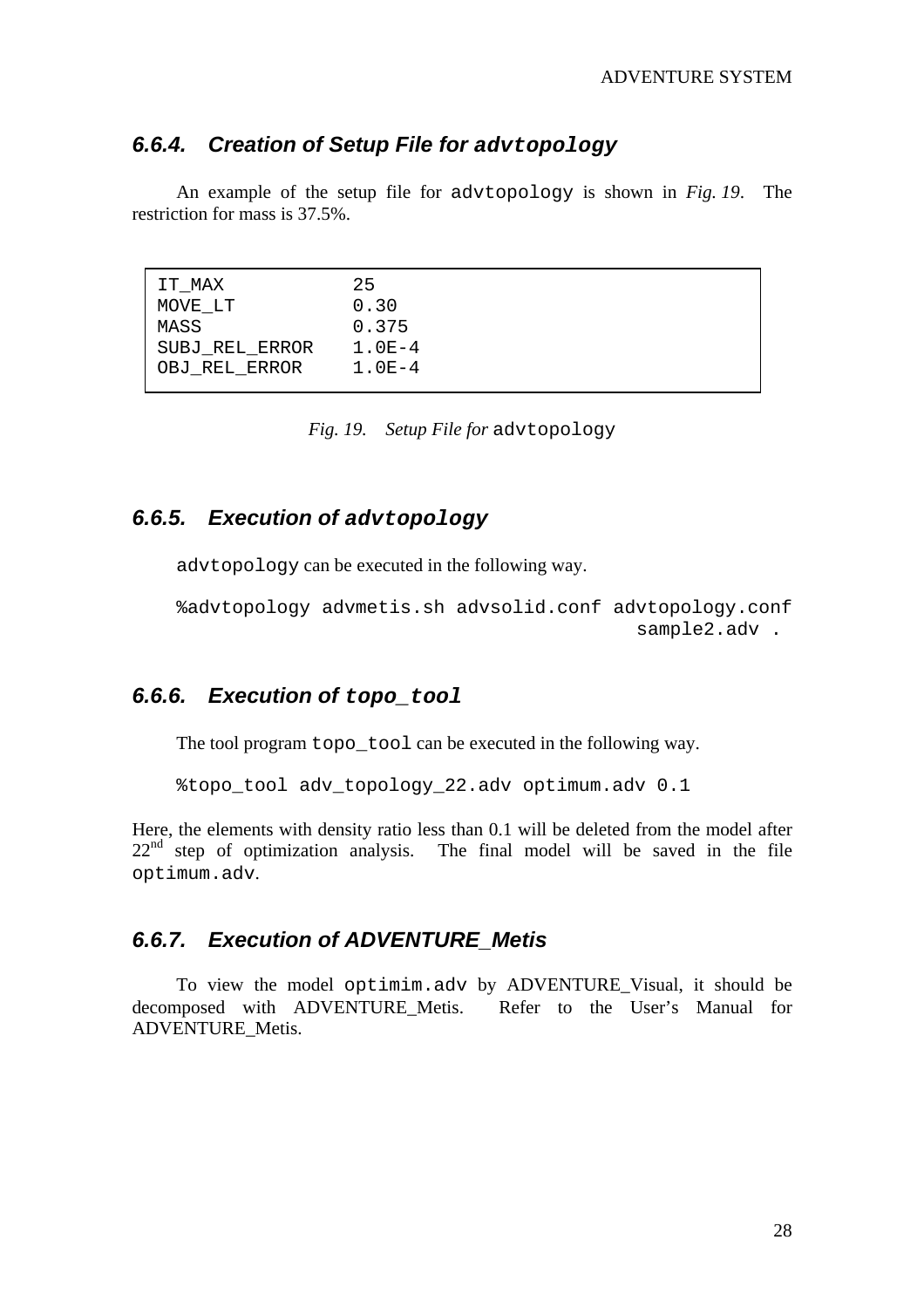# <span id="page-28-0"></span>*6.6.8. Analysis Results*

The results are shown in *Fig. 20* and *Fig. 21*.



*Fig. 20. Optimized Topology*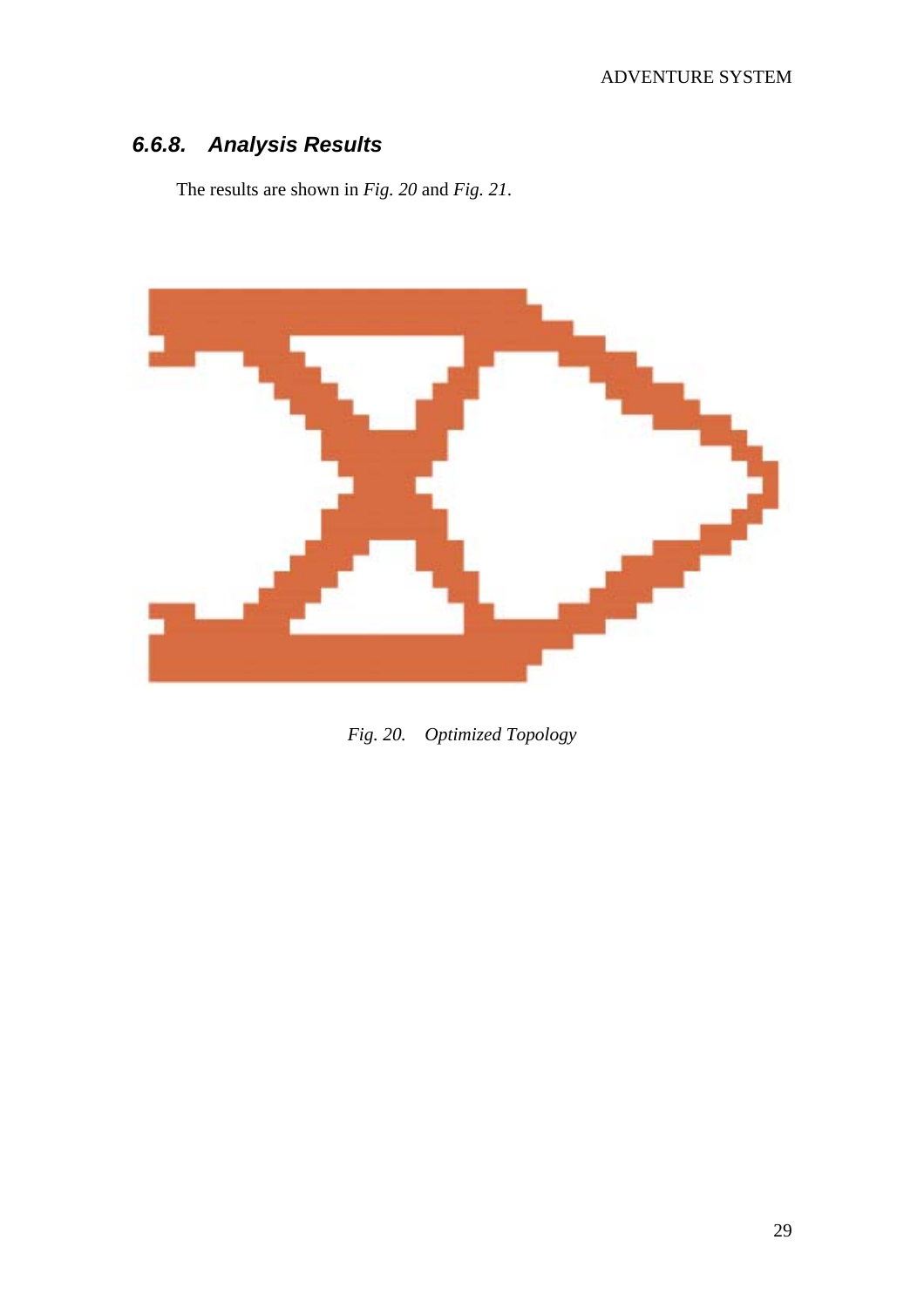

*Fig. 21. Optimized Topology (View angle is changed)*